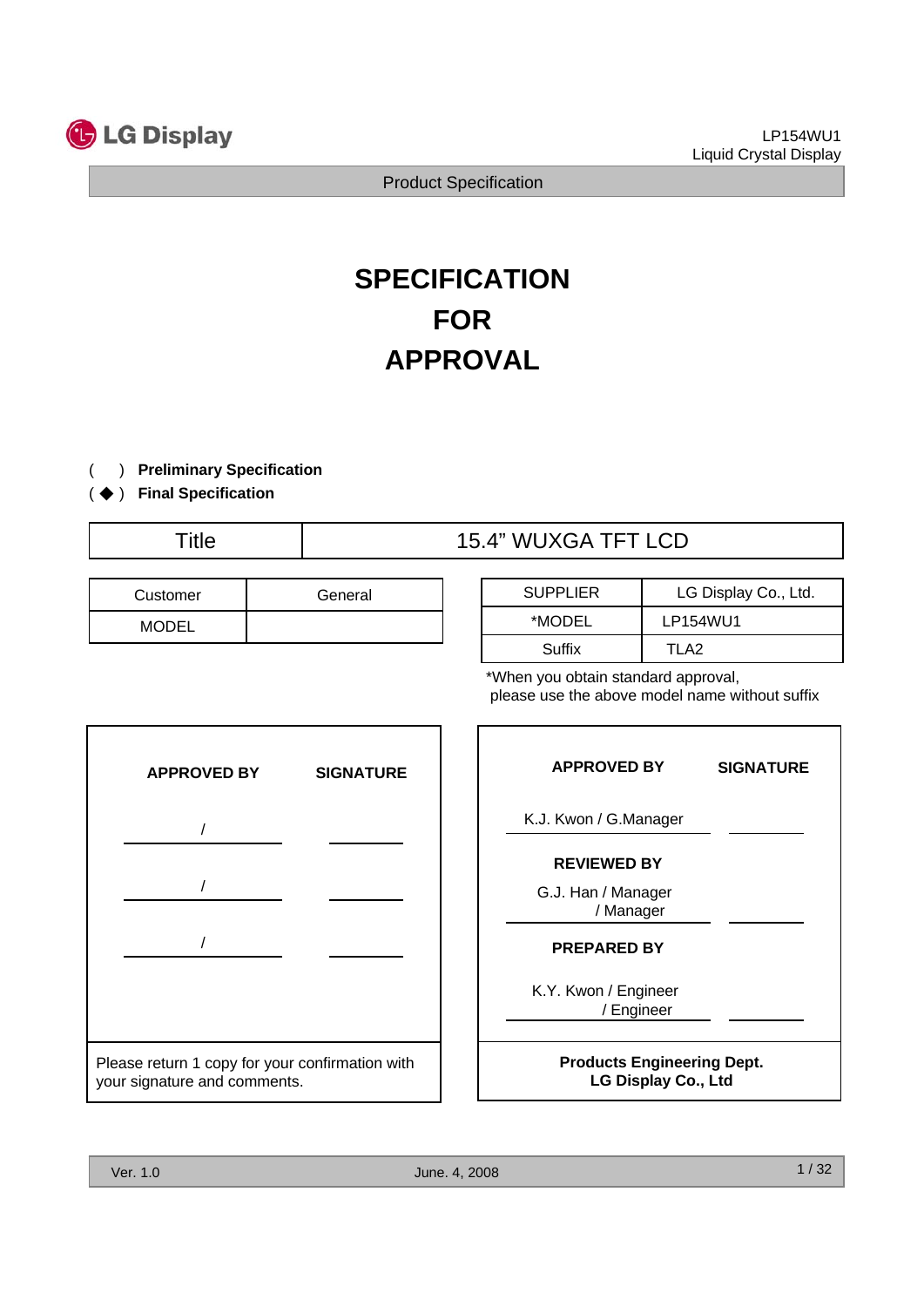

# **Contents**

| <b>No</b> | <b>ITEM</b>                                             | Page           |
|-----------|---------------------------------------------------------|----------------|
|           | <b>COVER</b>                                            | 1              |
|           | <b>CONTENTS</b>                                         | 2              |
|           | <b>RECORD OF REVISIONS</b>                              | 3              |
| 1         | <b>GENERAL DESCRIPTION</b>                              | 4              |
| 2         | ABSOLUTE MAXIMUM RATINGS                                | 5              |
| 3         | ELECTRICAL SPECIFICATIONS                               |                |
| $3 - 1$   | ELECTRICAL CHARACTREISTICS                              | 6              |
| $3 - 2$   | <b>INTERFACE CONNECTIONS</b>                            | $\overline{7}$ |
| $3 - 3$   | SIGNAL TIMING SPECIFICATIONS                            | 9              |
| $3 - 4$   | SIGNAL TIMING WAVEFORMS                                 | 9              |
| $3-5$     | <b>COLOR INPUT DATA REFERNECE</b>                       | 10             |
| $3-6$     | <b>POWER SEQUENCE</b>                                   | 11             |
| 4         | OPTICAL SFECIFICATIONS                                  | 12             |
| 5         | MECHANICAL CHARACTERISTICS                              | 16             |
| 6         | <b>RELIABLITY</b>                                       | 20             |
| 7         | INTERNATIONAL STANDARDS                                 |                |
| $7 - 1$   | <b>SAFETY</b>                                           | 21             |
| $7 - 2$   | EMC                                                     | 21             |
| 8         | <b>PACKING</b>                                          |                |
| $8 - 1$   | <b>DESIGNATION OF LOT MARK</b>                          | 22             |
| $8 - 2$   | <b>PACKING FORM</b>                                     | 22             |
| 9         | <b>PRECAUTIONS</b>                                      | 23             |
| A         | APPENDIX. Enhanced Extended Display Identification Data | 25             |
|           |                                                         |                |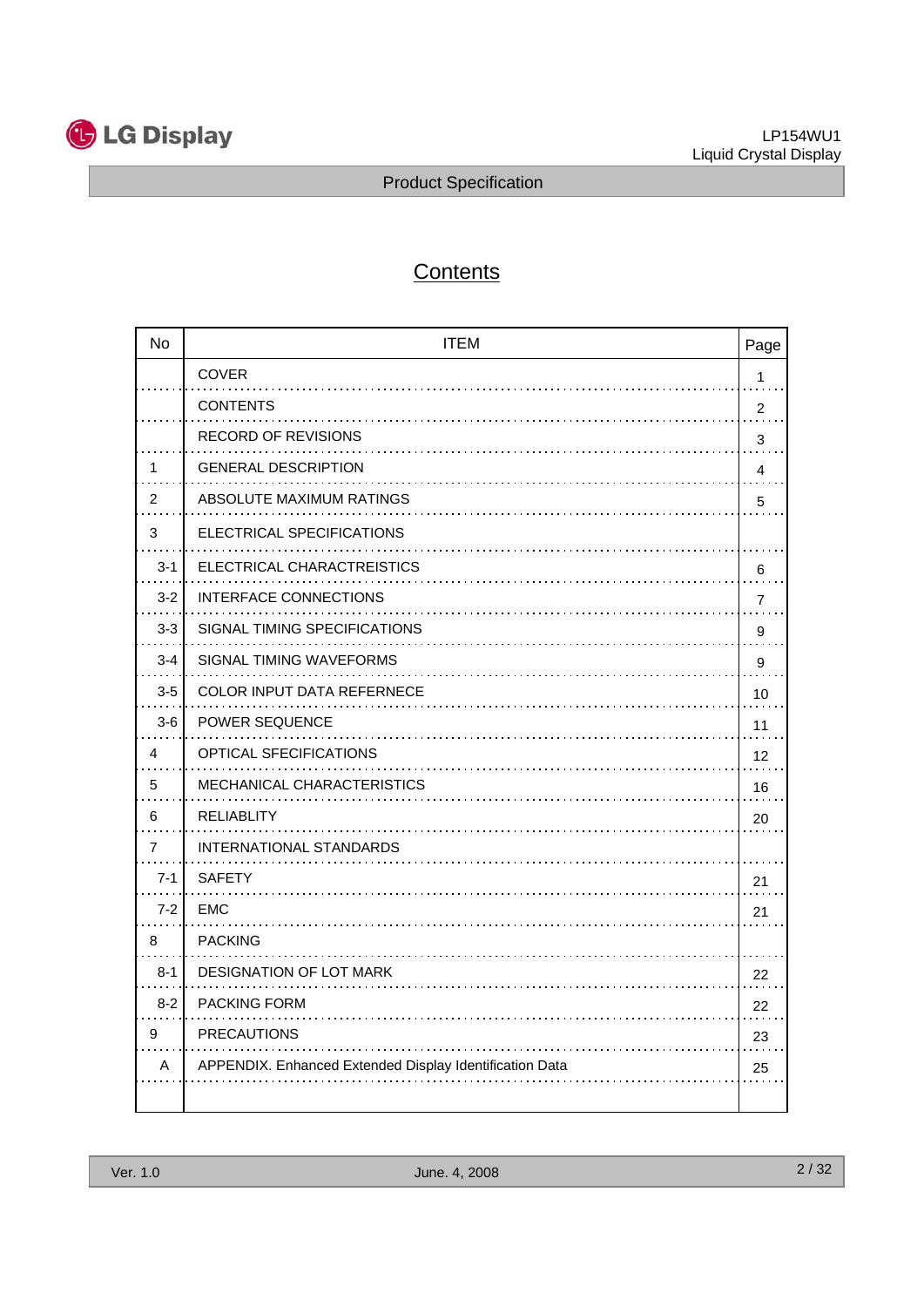

# **RECORD OF REVISIONS**

|         | Revision No Revision Date | Page           | Description                | EDID<br>ver |
|---------|---------------------------|----------------|----------------------------|-------------|
| $1.0\,$ | June. 4. 2008             | $\overline{a}$ | <b>Final Specification</b> |             |
|         |                           |                |                            |             |
|         |                           |                |                            |             |
|         |                           |                |                            |             |
|         |                           |                |                            |             |
|         |                           |                |                            |             |
|         |                           |                |                            |             |
|         |                           |                |                            |             |
|         |                           |                |                            |             |
|         |                           |                |                            |             |
|         |                           |                |                            |             |
|         |                           |                |                            |             |
|         |                           |                |                            |             |
|         |                           |                |                            |             |
|         |                           |                |                            |             |
|         |                           |                |                            |             |
|         |                           |                |                            |             |
|         |                           |                |                            |             |
|         |                           |                |                            |             |
|         |                           |                |                            |             |
|         |                           |                |                            |             |
|         |                           |                |                            |             |
|         |                           |                |                            |             |
|         |                           |                |                            |             |
|         |                           |                |                            |             |
|         |                           |                |                            |             |
|         |                           |                |                            |             |
|         |                           |                |                            |             |
|         |                           |                |                            |             |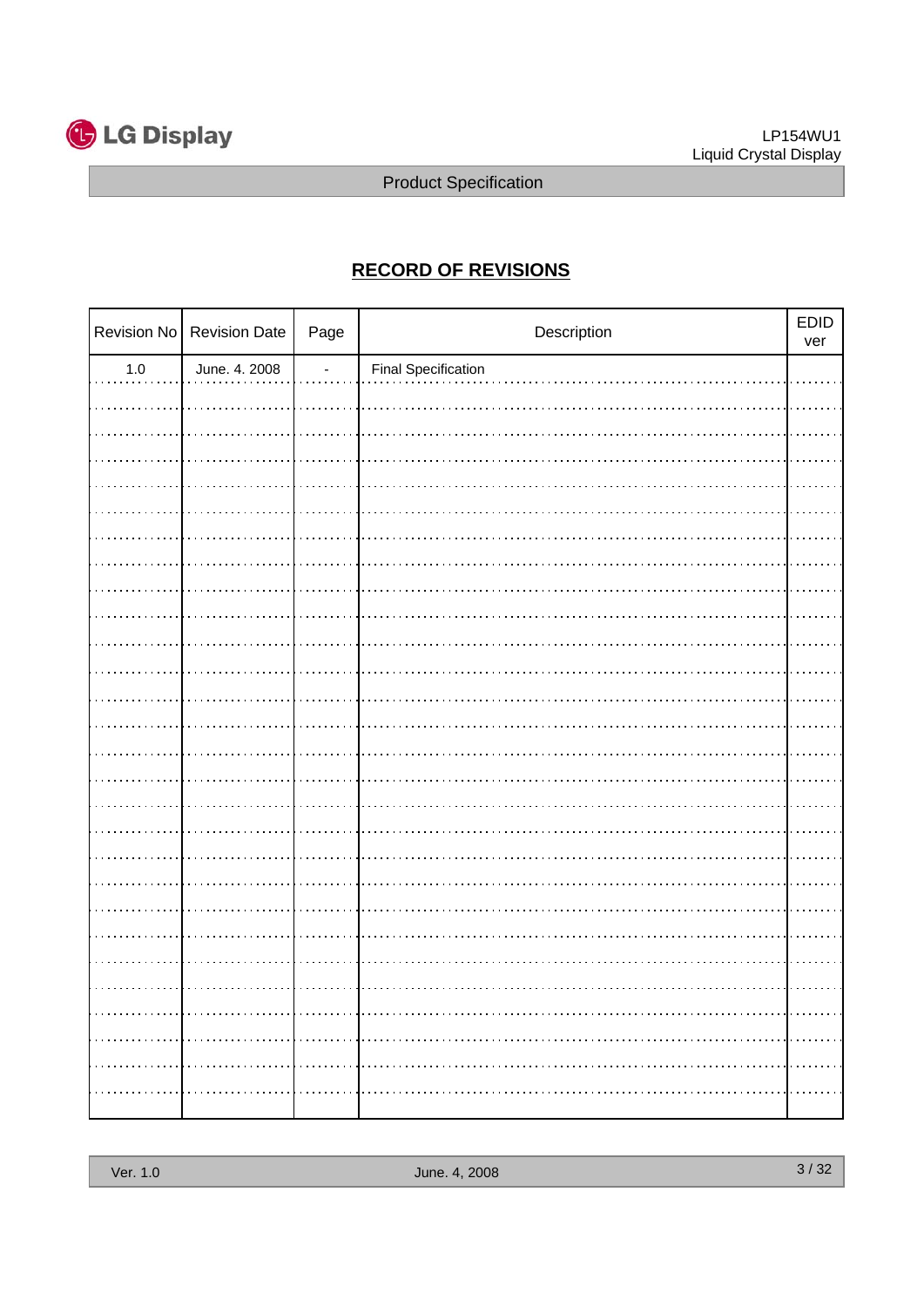

#### **1. General Description**

The LP154WU1 is a Color Active Matrix Liquid Crystal Display with an integral Cold Cathode Fluorescent Lamp (CCFL) backlight system. The matrix employs a-Si Thin Film Transistor as the active element. It is a transmissive type display operating in the normally white mode. This TFT-LCD has 15.4 inches diagonally measured active display area with WUXGA resolution(1200 vertical by 1920 horizontal pixel array). Each pixel is divided into Red, Green and Blue sub-pixels or dots which are arranged in vertical stripes. Gray scale or the brightness of the sub-pixel color is determined with a 6-bit gray scale signal for each dot, thus, presenting a palette of more than 262,144 colors.

The LP154WU1 has been designed to apply the interface method that enables low power, high speed, low EMI.

The LP154WU1 is intended to support applications where thin thickness, low power are critical factors and graphic displays are important. In combination with the vertical arrangement of the sub-pixels, the LP154WU1 characteristics provide an excellent flat display for office automation products such as Notebook PC.





**General Features**

| Active Screen Size            | 15.4 inches diagonal                                                           |
|-------------------------------|--------------------------------------------------------------------------------|
| <b>Outline Dimension</b>      | 344.0 (H) $\times$ 222.0 (V) $\times$ 6.5(D, max) mm                           |
| <b>Pixel Pitch</b>            | $0.1725$ mm $\times$ 0. 1725 mm                                                |
| <b>Pixel Format</b>           | 1920 horiz. by 1200 vert. Pixels RGB strip arrangement                         |
| Color Depth                   | 6-bit. 262,144 colors                                                          |
| Luminance, White              | 220 $cd/m^2$ (Typ.), 5 point                                                   |
| <b>Power Consumption</b>      | Total 5.91 Watt(Typ.) @ LCM circuit 1.49 Watt(Typ.), B/L input 4.42 Watt(Typ.) |
| Weight                        | 560 g (Max.) without inverter & bracket                                        |
| <b>Display Operating Mode</b> | Transmissive mode, normally white                                              |
| <b>Surface Treatment</b>      | Glare treatment of the front polarizer                                         |
| <b>RoHS Comply</b>            | Yes                                                                            |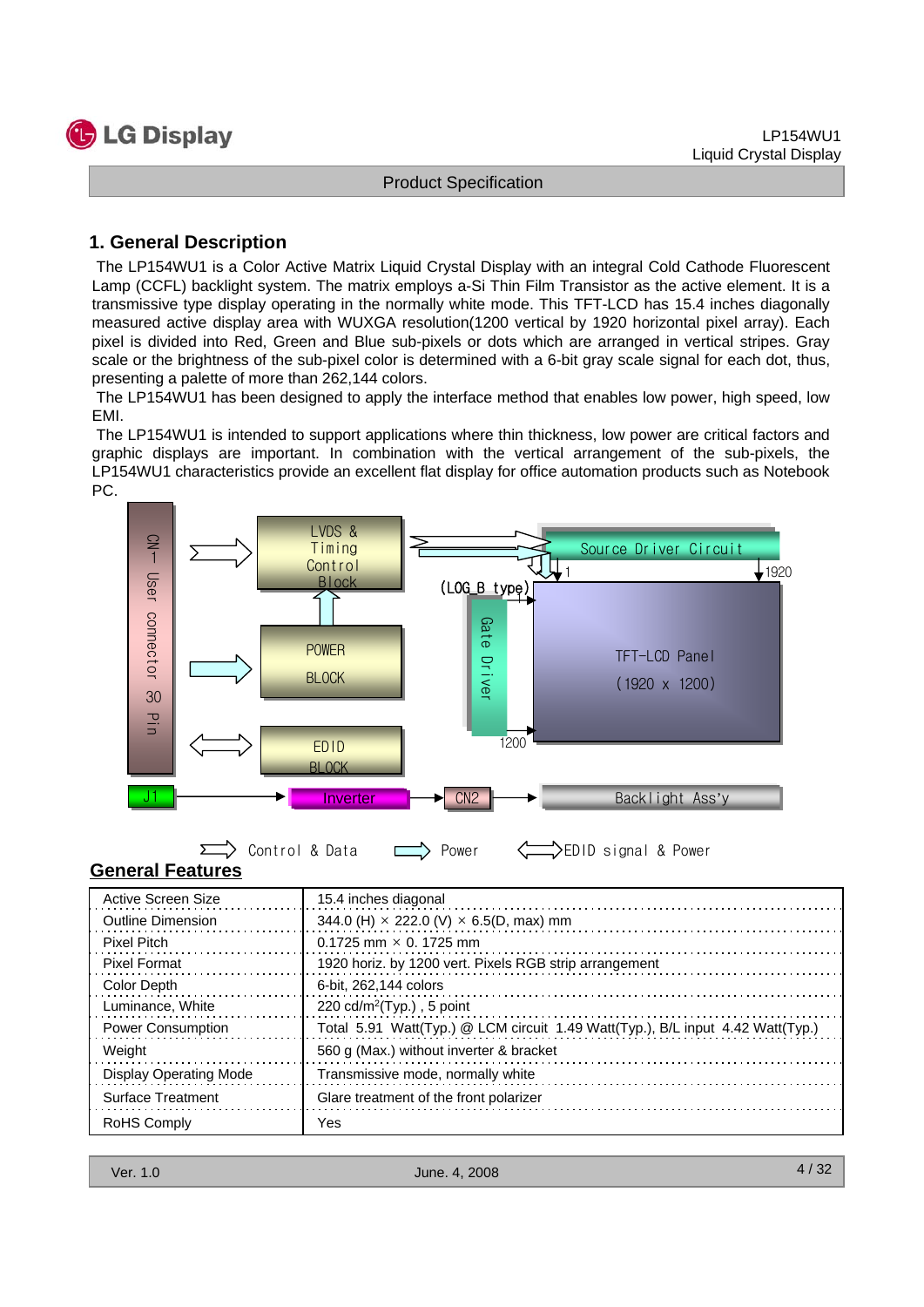

### **2. Absolute Maximum Ratings**

The following are maximum values which, if exceeded, may cause faulty operation or damage to the unit.

| Parameter                         |             |            | Values | Units | <b>Notes</b>            |  |
|-----------------------------------|-------------|------------|--------|-------|-------------------------|--|
|                                   | Symbol      | Min<br>Max |        |       |                         |  |
| Power Input Voltage               | VCC         | $-0.3$     | 4.0    | Vdc   | at $25 \pm 5^{\circ}$ C |  |
| <b>Operating Temperature</b>      | Тор         |            | 50     |       |                         |  |
| Storage Temperature               | <b>H</b> st | $-20$      | 60     | ∘౧    |                         |  |
| <b>Operating Ambient Humidity</b> | <b>HOP</b>  | 10         | 90     | %RH   |                         |  |
| Storage Humidity                  | <b>H</b> st | 10         | 90     | %RH   |                         |  |

#### **Table 1. ABSOLUTE MAXIMUM RATINGS**

Note : 1. Temperature and relative humidity range are shown in the figure below. Wet bulb temperature should be 39°C Max, and no condensation of water.



**Dry Bulb Temperature [**℃**]**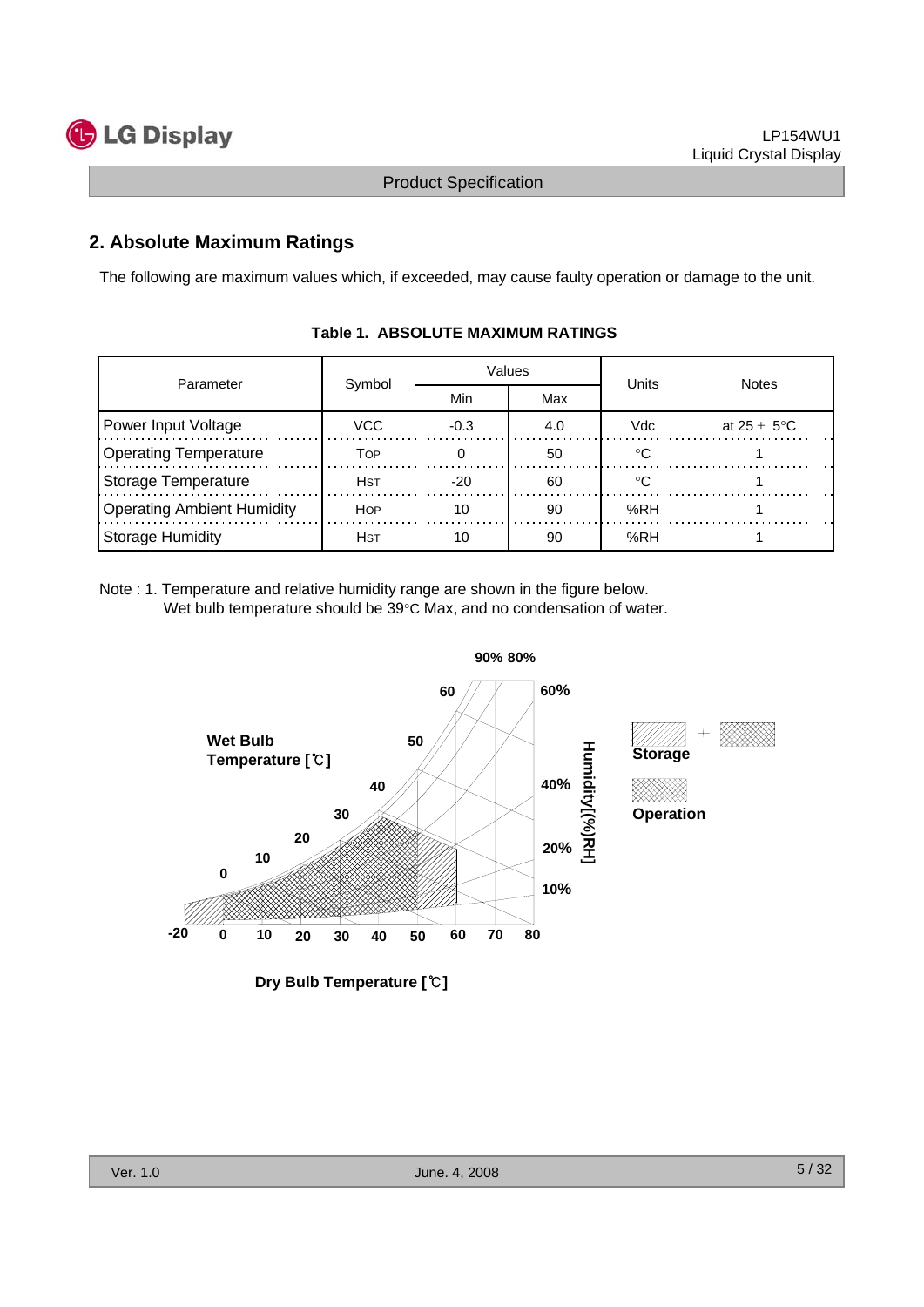

#### **3. Electrical Specifications**

#### **3-1. Electrical Characteristics**

The LP154WU1 requires two power inputs. One is employed to power the LCD electronics and to drive the TFT array and liquid crystal. The second input which powers the CCFL, is typically generated by an inverter. The inverter is an external unit to the LCD.

| Parameter                                                                  |              | Symbol         | Min        | Typ        | Max          | Unit                          | <b>Notes</b> |
|----------------------------------------------------------------------------|--------------|----------------|------------|------------|--------------|-------------------------------|--------------|
| MODULE:                                                                    |              |                |            |            |              |                               |              |
| Power Supply Input Voltage                                                 |              | <b>VCC</b>     | 3.0        | 3.3        | 3.6          | $V_{DC}$                      |              |
|                                                                            |              | Mosaic         |            | 450        | 518          | mA                            |              |
| Power Supply Input Current                                                 | $I_{\rm CC}$ |                |            |            |              |                               |              |
|                                                                            |              |                |            |            |              |                               |              |
| Power Consumption                                                          |              | P <sub>c</sub> |            | 1.49       | 1.71         | Watt                          | 1            |
| Differential Impedance                                                     |              | Zm             | 90         | 100        | 110          | Ohm                           | 2            |
| LAMP:                                                                      |              |                |            |            |              |                               |              |
| <b>Operating Voltage</b>                                                   |              | $V_{BL}$       | 665(7.0mA) | 680(6.5mA) | 835(3.0mA)   | $V_{RMS}$                     |              |
| <b>Operating Current</b>                                                   |              | $I_{BL}$       | 3.0        | 6.5        | 7.0          | $mA_{RMS}$                    | 3            |
| Power Consumption                                                          |              | $P_{BL}$       |            | 4.42       | 4.7          |                               |              |
| <b>Operating Frequency</b>                                                 |              | $f_{BL}$       | 45         | 60         | 80           | kHz                           |              |
| Discharge Stabilization Time                                               |              | Ts             |            |            | 3            | Min                           | 4            |
| Life Time                                                                  |              |                | 15,000     |            |              | <b>Hrs</b>                    | 5            |
| <b>Established Starting Voltage</b><br>at $25^\circ$ C<br>at $0^{\circ}$ C |              | Vs             |            |            | 1170<br>1400 | V <sub>RMS</sub><br>$V_{RMS}$ |              |

#### **Table 2. ELECTRICAL CHARACTERISTICS**

Note)

1. The specified current and power consumption are under the Vcc =  $3.3V$ ,  $25°C$ , fv =  $60Hz$  condition whereas Mosaic pattern is displayed and fv is the frame frequency.



- 2. This impedance value is needed to proper display and measured form LVDS Tx to the mating connector.
- 3. The typical operating current is for the typical surface luminance  $(L_{WH})$  in optical characteristics.
- 4. Define the brightness of the lamp after being lighted for 5 minutes as 100%, Ts is the time required for the brightness of the center of the lamp to be not less than 95%.
- 5. The life time is determined as the time at which brightness of lamp is 50% compare to that of initial value at the typical lamp current.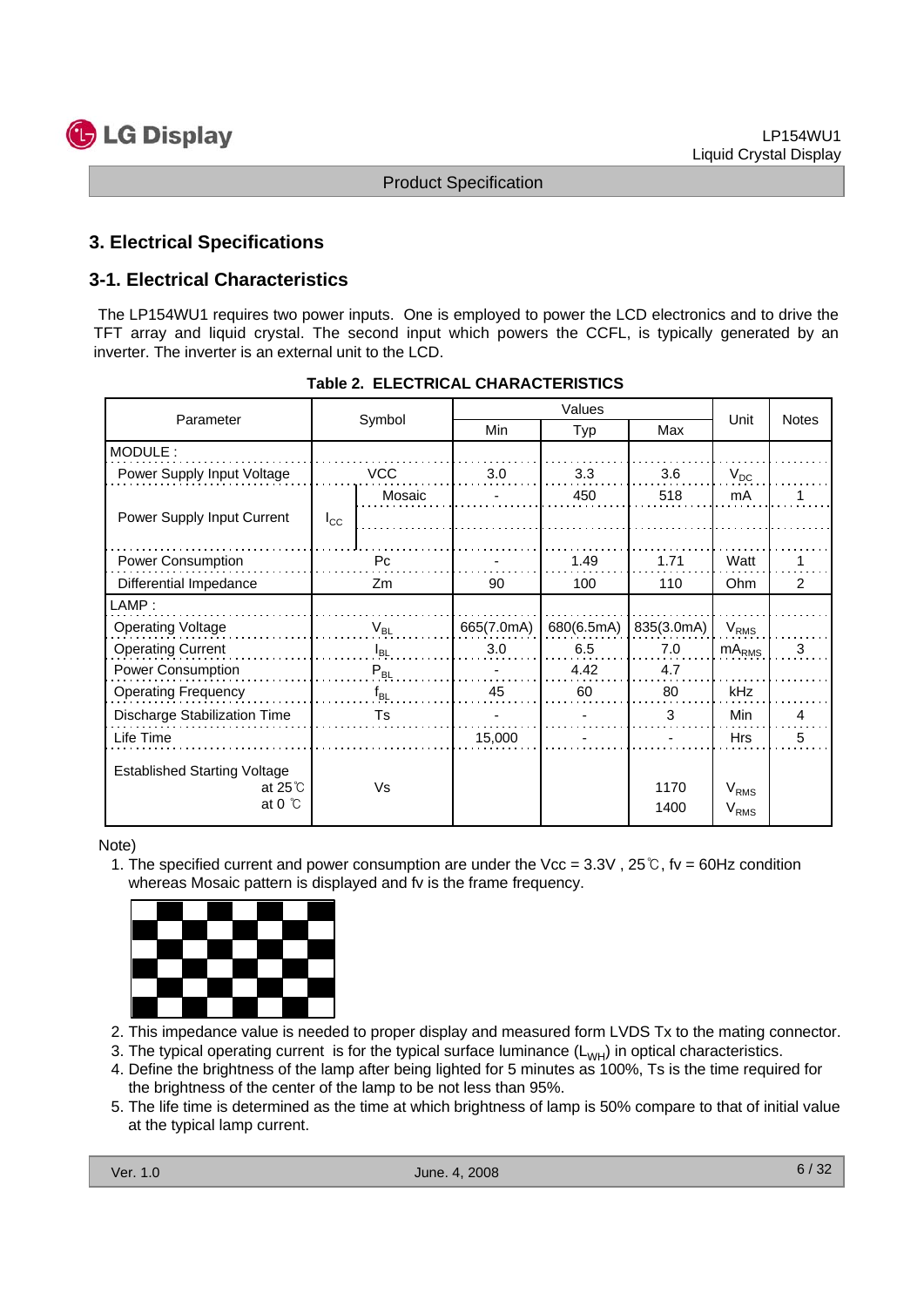

Note)

- 6. The output of the inverter must have symmetrical(negative and positive) voltage waveform and symmetrical current waveform.(Asymmetrical ratio is less than 10%) Please do not use the inverter which has asymmetrical voltage and asymmetrical current and spike wave. Lamp frequency may produce interface with horizontal synchronous frequency and as a result this may cause beat on the display. Therefore lamp frequency shall be as away possible from the horizontal synchronous frequency and from its harmonics in order to prevent interference.
- 7. It is defined the brightness of the lamp after being lighted for 5 minutes as 100%.  $T<sub>o</sub>$  is the time required for the brightness of the center of the lamp to be not less than 95%.
- 8. The lamp power consumption shown above does not include loss of external inverter. The applied lamp current is a typical one.
- 9. Requirements for a system inverter design, which is intended to have a better display performance, a better power efficiency and a more reliable lamp, are following.
	- It shall help increase the lamp lifetime and reduce leakage current.
		- a. The asymmetry rate of the inverter waveform should be less than 10%.
		- b. The distortion rate of the waveform should be within  $\sqrt{2} \pm 10\%$ .
			- \* Inverter output waveform had better be more similar to ideal sine wave.



\* Asymmetry rate:  $|I_p - I_{-p}| / I_{rms}$  \* 100% \* Distortion rate  $I_p$  (or  $I_{-p}$ ) /  $I_{rms}$ 

- 10. Inverter open voltage must be more than lamp voltage for more than 1 second for start-up. Otherwise, the lamps may not be turned on.
	- ※ Do not attach a conducting tape to lamp connecting wire.
	- If the lamp wire attach to a conducting tape, TFT-LCD Module has a low luminance and the inverter has abnormal action. Because leakage current is occurred between lamp wire and conducting tape.

Ex of current wave)



**Normal current wave - Standard Abnormal current wave - Bad**



**Abnormal current wave - Bad Abnormal current wave - Bad**



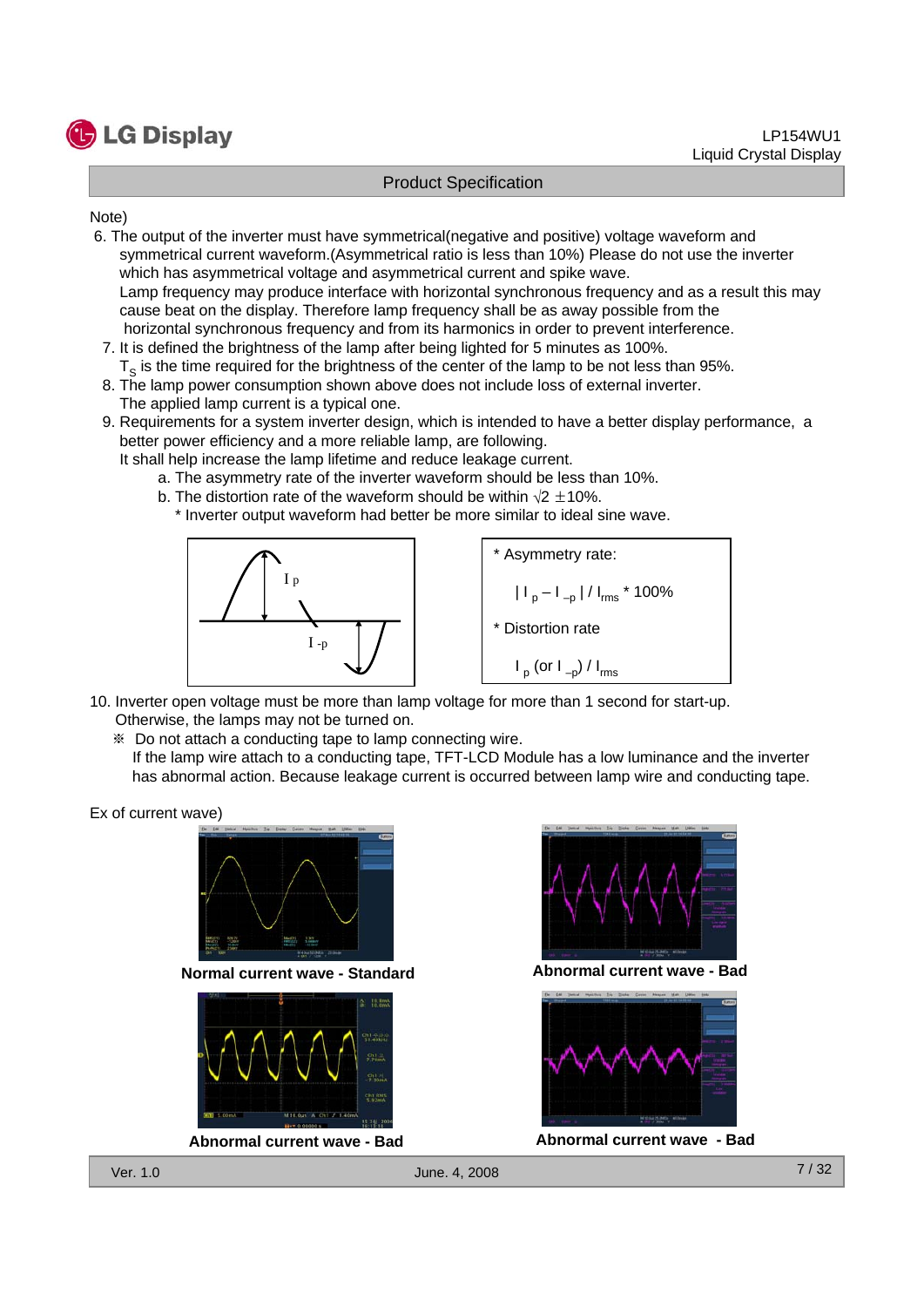

#### **3-2. Interface Connections**

This LCD employs two interface connections, a 30 pin connector is used for the module electronics interface and the other connector is used for the integral backlight system. The electronics interface connector is a model GT101-30S-HR11 manufactured by LSC.

|                | <u>FADIE 3. MIODULE CONNECTOR PIN CONFIGURATION (CNT)</u> |                                       |                                                                     |  |  |  |  |  |  |  |
|----------------|-----------------------------------------------------------|---------------------------------------|---------------------------------------------------------------------|--|--|--|--|--|--|--|
| Pin            | Symbol                                                    | Description                           | <b>Notes</b>                                                        |  |  |  |  |  |  |  |
| 1              | <b>GND</b>                                                | Ground                                |                                                                     |  |  |  |  |  |  |  |
| 2              | <b>VCC</b>                                                | Power Supply, 3.3V Typ.               |                                                                     |  |  |  |  |  |  |  |
| 3              | <b>VCC</b>                                                | Power Supply, 3.3V Typ.               |                                                                     |  |  |  |  |  |  |  |
| 4              | V EEDID                                                   | DDC 3.3V power                        | 1, Interface chips                                                  |  |  |  |  |  |  |  |
| 5              | NC                                                        | Reserved for supplier test point      | Siw, 2port LVDS Receiver                                            |  |  |  |  |  |  |  |
| 6              | CIK EEDID                                                 | DDC Clock                             |                                                                     |  |  |  |  |  |  |  |
| $\overline{7}$ | DATA EEDID                                                | DDC Data                              |                                                                     |  |  |  |  |  |  |  |
| 8              | $R_{IN}$ 0-                                               | Odd channel differential data input   | 2. Connector<br>2.1 LCD<br>: FI-XB30SRL-HF11 (JAE)                  |  |  |  |  |  |  |  |
| 9              | $R_{IN}$ 0+                                               | Odd channel differential data input   | or                                                                  |  |  |  |  |  |  |  |
| 10             | <b>GND</b>                                                | Ground                                | its compatibles                                                     |  |  |  |  |  |  |  |
| 11             | $R_{1N}$ 1-                                               | Odd channel differential data input   | 2.2 Mating: FI-X30M or equivalent.<br>2.3 Connector pin arrangement |  |  |  |  |  |  |  |
| 12             | $R_{1N}$ 1+                                               | Odd channel differential data input   |                                                                     |  |  |  |  |  |  |  |
| 13             | <b>GND</b>                                                | Ground                                |                                                                     |  |  |  |  |  |  |  |
| 14             | $R_{1N}$ 2-                                               | Odd channel differential data input   | 30                                                                  |  |  |  |  |  |  |  |
| 15             | $R_{1N}$ 2+                                               | Odd channel differential data input   |                                                                     |  |  |  |  |  |  |  |
| 16             | GND                                                       | Ground                                |                                                                     |  |  |  |  |  |  |  |
| 17             | CLKIN-                                                    | Odd channel differential clock input  | [LCD Module Rear View]                                              |  |  |  |  |  |  |  |
| 18             | CLKIN+                                                    | Odd channel differential clock input  |                                                                     |  |  |  |  |  |  |  |
| 19             | <b>GND</b>                                                | Ground                                |                                                                     |  |  |  |  |  |  |  |
| 20             | $RA2-$                                                    | Even channel differential data input  |                                                                     |  |  |  |  |  |  |  |
| 21             | <b>RA2+</b>                                               | Even channel differential data input  |                                                                     |  |  |  |  |  |  |  |
| 22             | GND                                                       | Ground                                |                                                                     |  |  |  |  |  |  |  |
| 23             | $RB2-$                                                    | Even channel differential data input  |                                                                     |  |  |  |  |  |  |  |
| 24             | $RB2+$                                                    | Even channel differential data input  |                                                                     |  |  |  |  |  |  |  |
| 25             | <b>GND</b>                                                | Ground                                |                                                                     |  |  |  |  |  |  |  |
| 26             | $RC2-$                                                    | Even channel differential data input  |                                                                     |  |  |  |  |  |  |  |
| 27             | $RC2+$                                                    | Even channel differential data input  |                                                                     |  |  |  |  |  |  |  |
| 28             | GND                                                       | Ground                                |                                                                     |  |  |  |  |  |  |  |
| 29             | RCLK2-                                                    | Even channel differential clock input |                                                                     |  |  |  |  |  |  |  |
| 30             | RCLK2+                                                    | Even channel differential clock input |                                                                     |  |  |  |  |  |  |  |

#### **Table 3. MODULE CONNECTOR PIN CONFIGURATION (CN1)**

The backlight interface connector is a model BHSR-02VS-1, manufactured by JST or Compatible. The mating connector part number is SM02B-BHSS-1 or equivalent.

|     | Table 4. BACKLIGHT CONNECTOR PIN CONFIGURATION (J3) |                                           |              |  |  |  |  |  |  |  |  |
|-----|-----------------------------------------------------|-------------------------------------------|--------------|--|--|--|--|--|--|--|--|
| Pin | Symbol                                              | Description                               | <b>Notes</b> |  |  |  |  |  |  |  |  |
|     | HV                                                  | Power supply for lamp (High voltage side) |              |  |  |  |  |  |  |  |  |
|     | ΙV                                                  | Power supply for lamp (Low voltage side)  |              |  |  |  |  |  |  |  |  |

Notes : 1. The high voltage side terminal is colored white and the low voltage side terminal is black.

- 
- Ver. 1.0 June. 4, 2008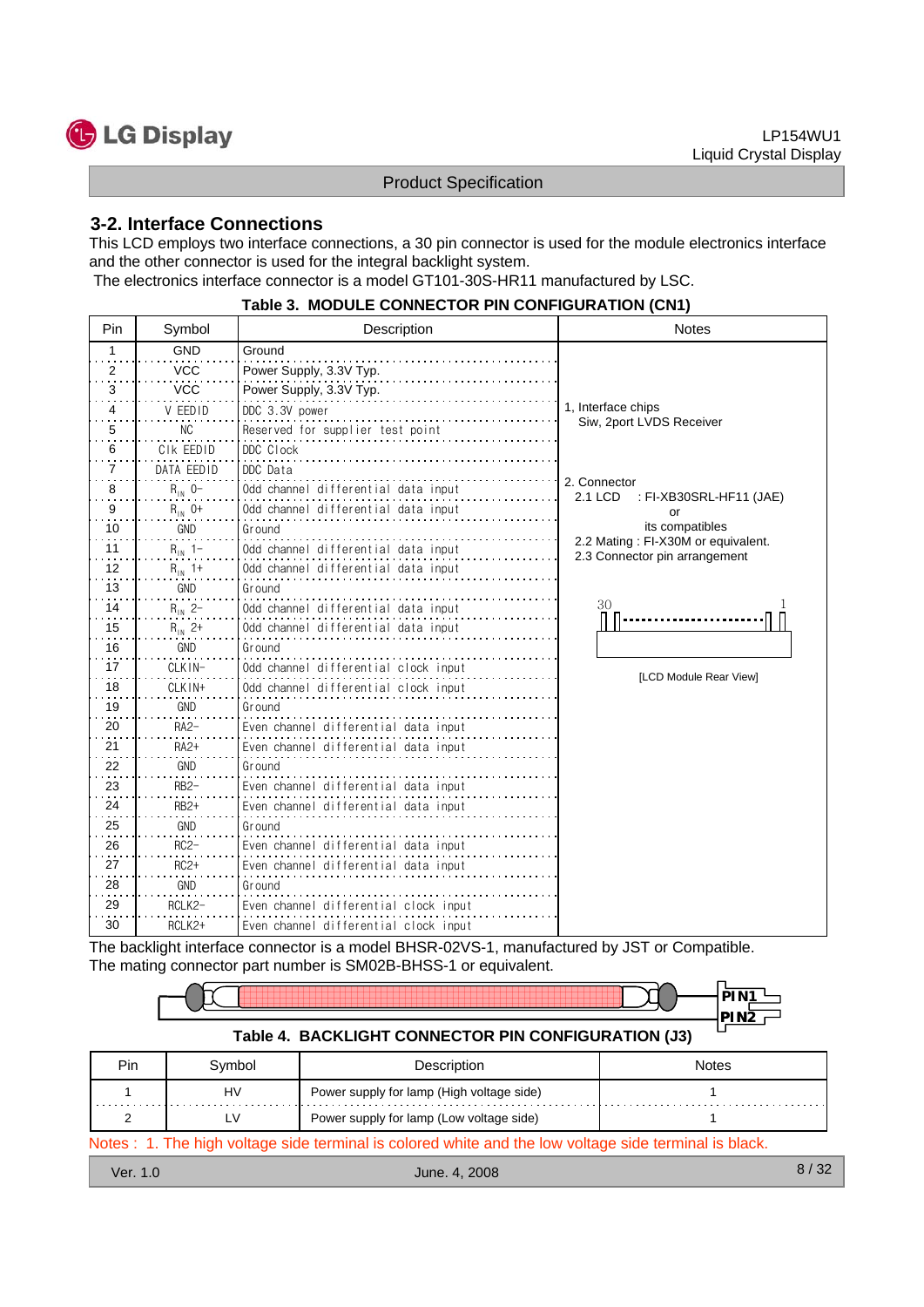

# **3-3. LVDS Signal Timing Specifications**

# **3-3-1. DC Specification**



| <b>Description</b>               | Symb<br>οl      | Min | Max | Unit | <b>Notes</b> |
|----------------------------------|-----------------|-----|-----|------|--------------|
| <b>LVDS Differential Voltage</b> | $V_{\text{ID}}$ | 100 | 600 | mV   | ۰            |
| LVDS Common mode Voltage         | $V^{\text{CM}}$ | 0.6 | 1.8 |      | ۰            |
| LVDS Input Voltage Range         | <sup>v</sup> IN | 0.3 | 2.1 |      | ۰            |

 $|V_{ID}|$ 

# **3-3-2. AC Specification**



| Description                                               | Symbol               | <b>Min</b> | <b>KNaY IDIUnit IV-</b> |                             | <b>1S-) </b><br>$5\pi$ des ( $-$                          |
|-----------------------------------------------------------|----------------------|------------|-------------------------|-----------------------------|-----------------------------------------------------------|
|                                                           | $t_{SKEW}$ $\Omega$  | - 400      | $#V_{CI}$<br>$+400$     | ps                          | <del>1DS+) + (LVD</del> S-)}/2<br>85MHz > Fclk ≥<br>65MHz |
| LVDS Clock to Data Skew Margin                            | t <sub>SKEW</sub>    | $-600$     | $+600$                  | ps                          | 65MHz > Fclk $\geq$<br>25MHz                              |
| LVDS Clock to Clock Skew Margin (Even<br>to Odd)          | <sup>L</sup> SKEW EO | $-1/7$     | $+1/7$                  | $\mathsf{T}_{\mathsf{clk}}$ |                                                           |
| Maximum deviation<br>of input clock frequency during SSC  | $F_{DEV}$            |            | ± 3                     | %                           |                                                           |
| Maximum modulation frequency<br>of input clock during SSC | $F_{MOD}$            |            | 200                     | <b>KHz</b>                  |                                                           |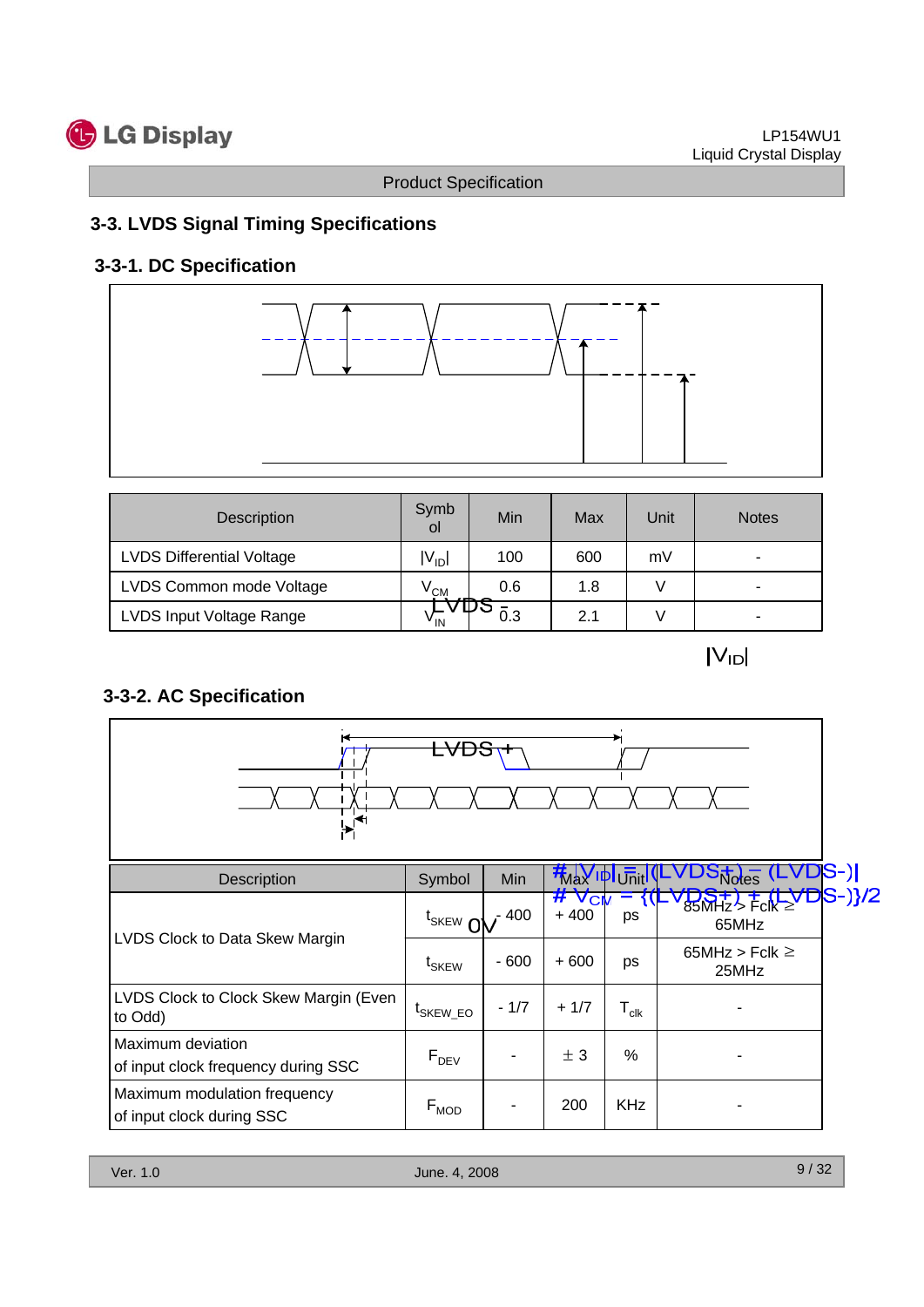

 $T_{\text{clk}}$ 



< Clock skew margin between channel >



#### **3-3-3. Data Format**



< LVDS Data Format >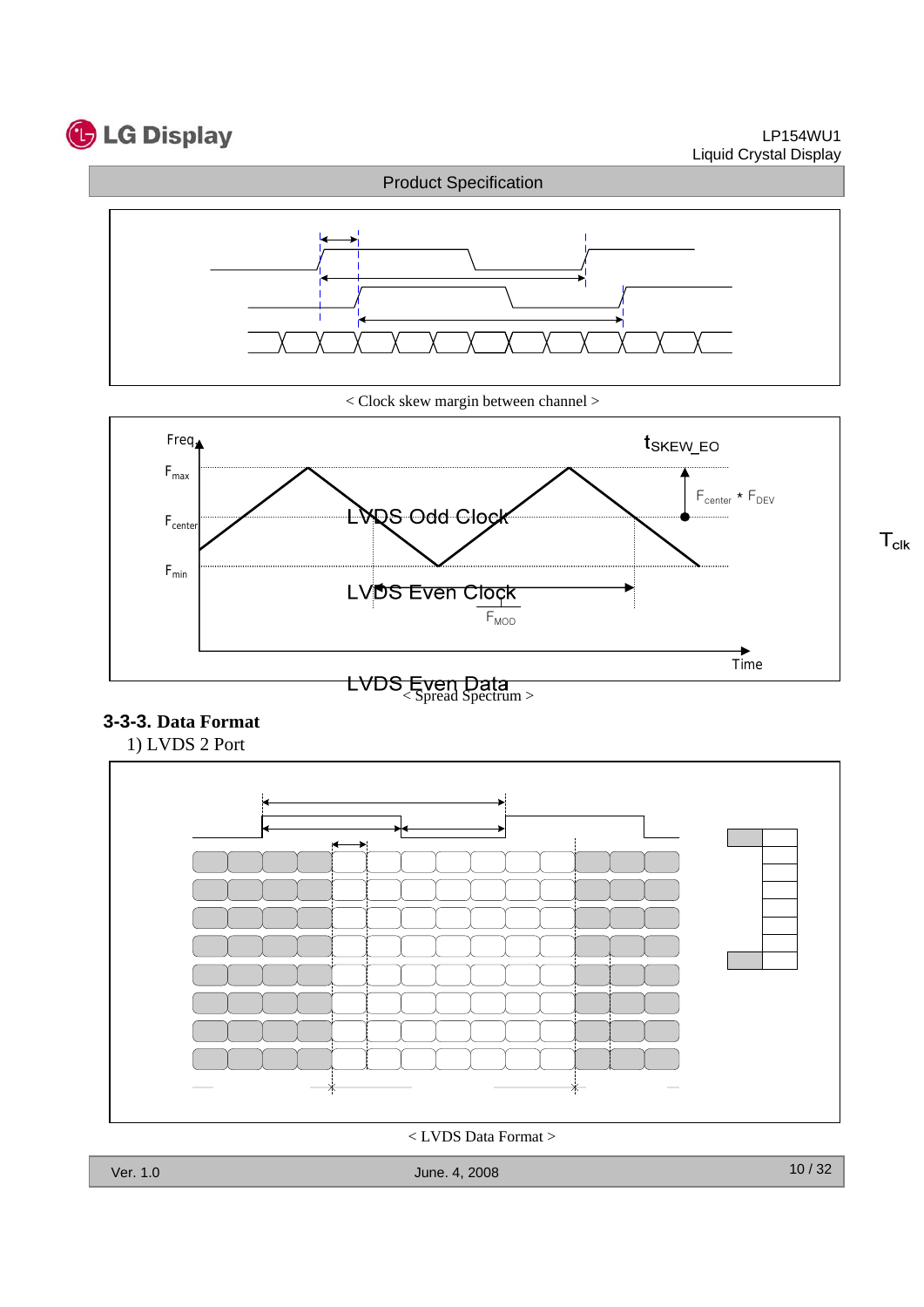

#### LP154WU1 Liquid Crystal Display

# Product Specification

## 2) LVDS 1 Port

| $RCLK+$             |                |                |                |                                           |             |                |                   |                        |                |                |                |          |                |                                   |
|---------------------|----------------|----------------|----------------|-------------------------------------------|-------------|----------------|-------------------|------------------------|----------------|----------------|----------------|----------|----------------|-----------------------------------|
| $RA+/$              | R <sup>3</sup> | R2             | R1             | R <sub>0</sub>                            | $\Omega$    | R <sub>5</sub> | R4                | R <sub>3</sub>         | R <sub>2</sub> | R1             | R <sub>0</sub> | $\Omega$ | R5             | R4                                |
| $RB+/$              | G <sub>4</sub> | G3             | G2             | Gl                                        | <b>B</b>    | B <sub>0</sub> | G5                | G <sub>4</sub>         | G3             | $\Omega$       | G1             | B1       | B <sub>0</sub> | G5                                |
| $RC+/-$             | B5             | B <sub>4</sub> | B <sub>3</sub> | B2                                        | DE          |                | <b>VSYNCHSYNC</b> | B <sub>5</sub>         | <b>B</b> 4     | B <sup>3</sup> | B2             | DE       |                | <b>VSYNCHSYNC</b>                 |
| $RD$ <sup>+/-</sup> | G7             | G6             | R7             | <b>R6</b>                                 | $\mathbf X$ | B7             | B <sub>6</sub>    | G7                     | G6             | R7             | <b>R6</b>      | X        | B7             | <b>B6</b>                         |
|                     |                |                |                | -Previous (N-1)th Cycle $\longrightarrow$ |             |                |                   | -Current (Nth) Cycle - |                |                |                |          |                | $\leftarrow$ Next (N+1)th Cycle — |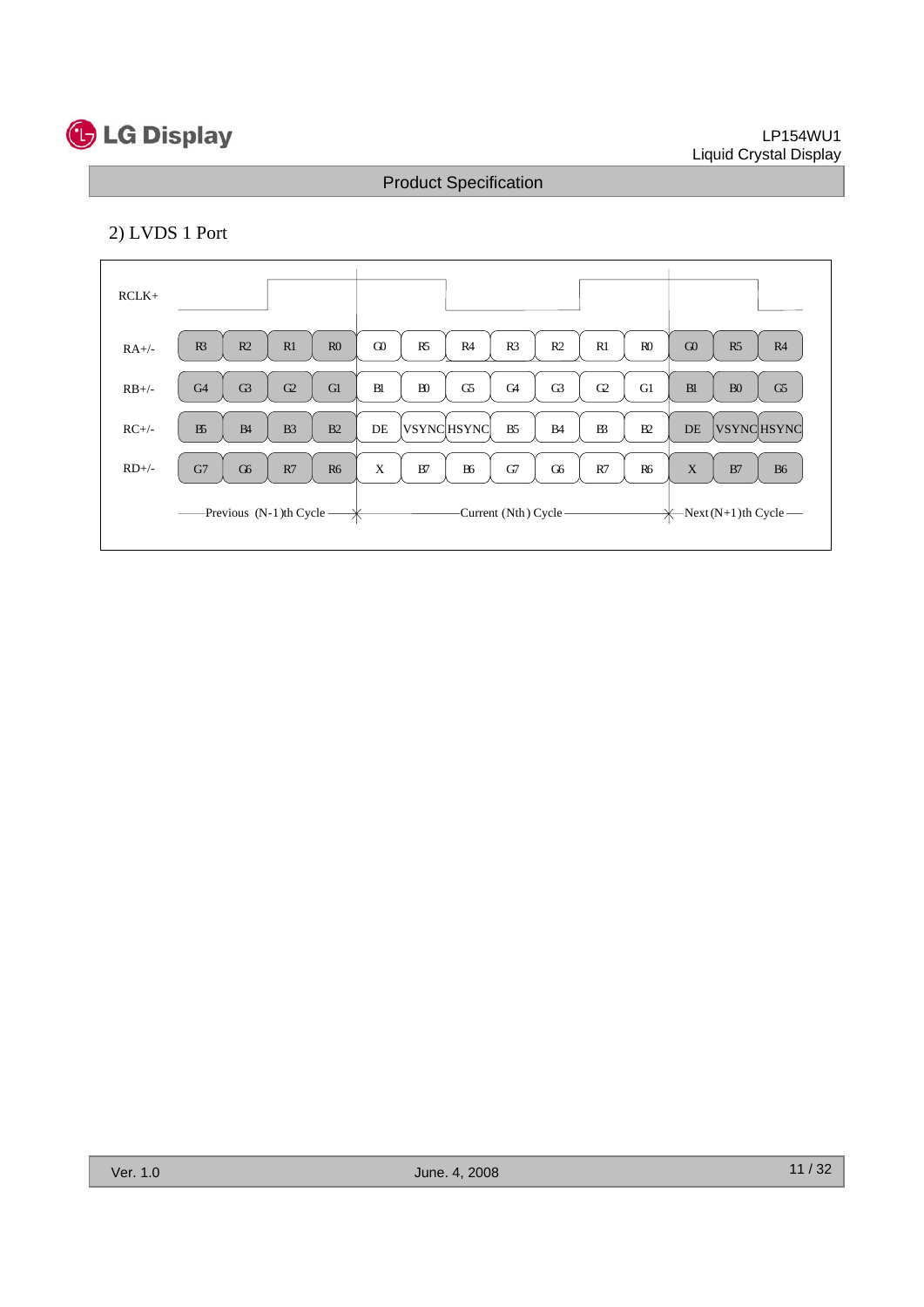

#### **3-4. Signal Timing Specifications**

This is the signal timing required at the input of the User connector. All of the interface signal timing should be satisfied with the following specifications and specifications of LVDS Tx/Rx for its proper operation.

| <b>ITEM</b>    | Symbol                 |               | Min                      | <b>Typ</b>               | Max  | Unit            | <b>Note</b> |
|----------------|------------------------|---------------|--------------------------|--------------------------|------|-----------------|-------------|
| <b>DCLK</b>    | Frequency              | $f_{CLK}$     | $\overline{\phantom{a}}$ | 82.45                    | ٠    | <b>MHz</b>      |             |
|                | Period                 | Thp           | 990                      | 1005                     | 1040 |                 |             |
| Hsync          | Width                  | $t_{WH}$      | 10                       | 15                       | 50   | <b>tCLK</b>     |             |
|                | Width-Active           | $t_{WHA}$     | 960                      | 960                      | 960  |                 |             |
| Vsync          | Period                 | $t_{VP}$      | 1207                     | 1250                     | 1400 |                 |             |
|                | Width                  | $t_{\rm WV}$  | 1                        | 3                        | 25   | t <sub>HP</sub> |             |
|                | Width-Active           | $t_{WVA}$     | 1200                     | 1200                     | 1200 |                 |             |
|                | Horizontal back porch  | $t_{HBP}$     | 10                       |                          |      |                 |             |
| Data<br>Enable | Horizontal front porch | $t_{\sf HFP}$ | 10                       | $\overline{\phantom{a}}$ |      | tCLK            |             |
|                | Vertical back porch    | $t_{\sf VBP}$ | 5                        | $\blacksquare$           | ٠    |                 |             |
|                | Vertical front porch   | $t_{\rm VFP}$ | 1                        | $\overline{\phantom{a}}$ | -    | t <sub>HP</sub> |             |

#### **Table 6. TIMING TABLE**

# **3-5. Signal Timing Waveforms** Condition : VCC =3.3V

High: 0.7VCC Data Enable, Hsync, Vsync Low: 0.3VCC **t**<sub>CLK</sub>  $DCLK$   $\leftarrow$   $\leftarrow$  0.5 Vcc t HP Hsync t WH  $t_{\sf HRP}$  twist  $\langle t \rangle$  twist twist the  $\langle t \rangle$ tWHA HBP HFP Data Enable t VP t WV  $\left\langle\!\left\langle {}\right\rangle\!\right\rangle$ Vsync t VFP tWVA t VBP Data Enable 12 / 32 Ver. 1.0 June. 4, 2008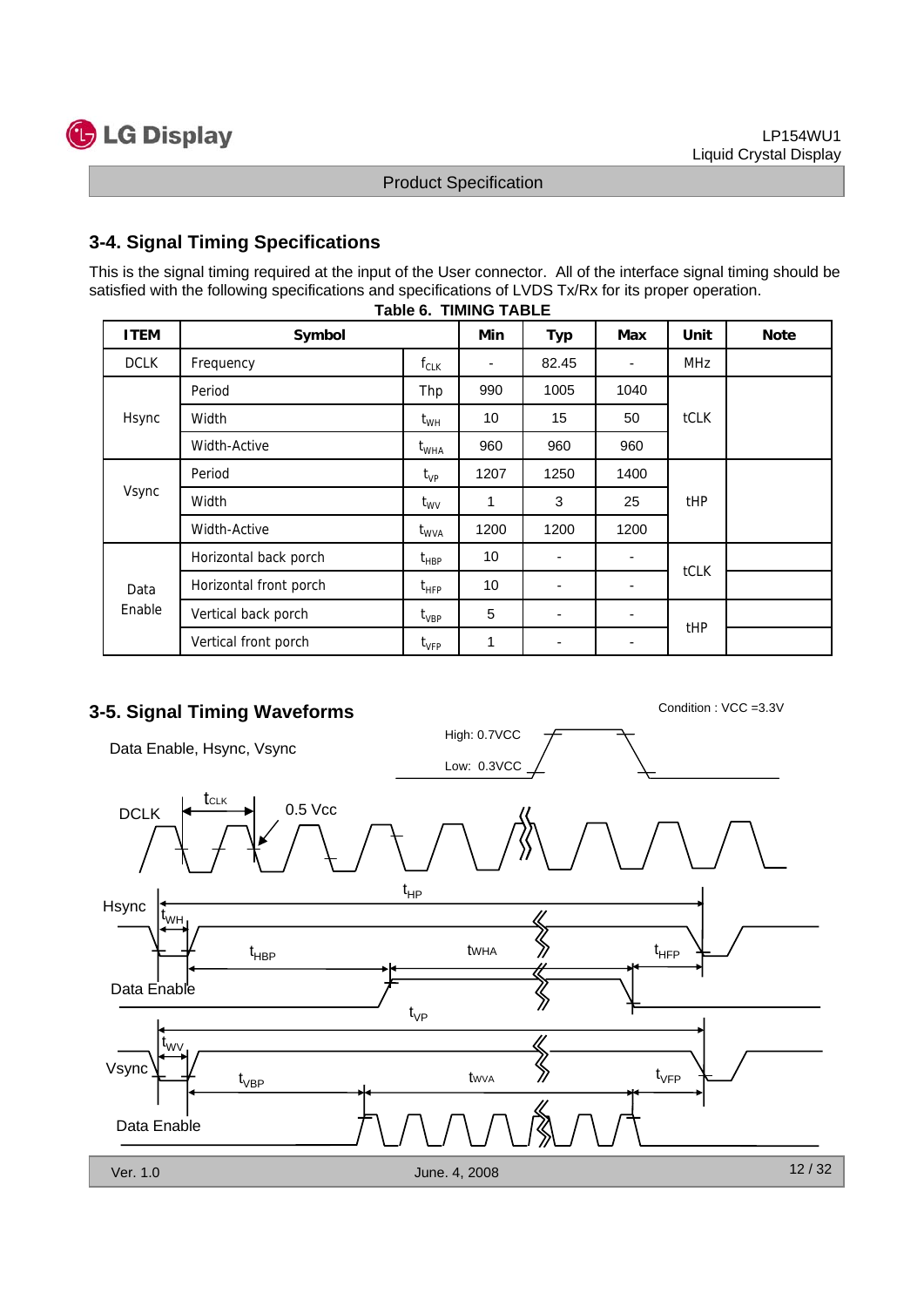

#### **3-6. Color Input Data Reference**

The brightness of each primary color (red,green and blue) is based on the 6-bit gray scale data input for the color ; the higher the binary input, the brighter the color. The table below provides a reference for color versus data input.

|              | Input Color Data  |              |              |                |                |                     |                |                 |              |                |                |              |                |                |              |             |           |              |             |
|--------------|-------------------|--------------|--------------|----------------|----------------|---------------------|----------------|-----------------|--------------|----------------|----------------|--------------|----------------|----------------|--------------|-------------|-----------|--------------|-------------|
|              | Color             |              |              | <b>RED</b>     |                |                     |                |                 |              | <b>GREEN</b>   |                |              |                |                |              | <b>BLUE</b> |           |              |             |
|              |                   | <b>MSB</b>   |              |                |                |                     |                | LSB MSB         |              |                |                |              |                | LSB   MSB      |              |             |           |              | <b>LSB</b>  |
|              |                   | <b>R</b> 5   | <b>R4</b>    | R <sub>3</sub> | R <sub>2</sub> | <b>R</b> 1          |                | $R0$ G5         | G 4          | G <sub>3</sub> | G <sub>2</sub> | G 1          | G <sub>0</sub> | <b>B</b> 5     | <b>B4</b>    | <b>B3</b>   | <b>B2</b> | <b>B1</b>    | <b>B</b> 0  |
|              | <b>Black</b>      | $\Omega$     | $\mathsf 0$  | $\pmb{0}$      | 0              | $\pmb{0}$           | $\overline{0}$ | $\Omega$        | $\mathbf 0$  | $\mathbf 0$    | $\mathsf 0$    | $\mathbf 0$  | $\Omega$       | $\mathbf 0$    | $\mathsf 0$  | $\mathbf 0$ | 0         | $\mathbf 0$  | $\mathbf 0$ |
|              | Red               | 1            | 1            | 1              | 1              | $\mathbf{1}$        | 1              | $\overline{0}$  | 0            | 0              | 0              | $\mathbf 0$  | 0              | $\mathbf 0$    | 0            | 0           | 0         | 0            | 0           |
|              | Green             | 0            | 0            | 0              | 0              | 0                   | 0              | 1               | 1            | 1              | 1              | 1            | 1              | 0              | 0            | 0           | 0         | 0            | 0           |
| <b>Basic</b> | Blue              | 0            | 0            | $\pmb{0}$      | 0              | $\mathbf 0$         |                | 0 0             | 0            | 0              | 0              | 0            | 0              | -1             | 1            | 1           | 1         | 1            | 1           |
| Color        | Cyan              | $\mathbf 0$  | $\mathbf 0$  | 0              | 0              | $\mathbf 0$         | 0              | $\mathbf{1}$    | 1            | $\mathbf{1}$   | $\mathbf{1}$   | 1            | 1              | $\mathbf{1}$   | $\mathbf{1}$ | 1           | 1         | $\mathbf{1}$ |             |
|              | Magenta           | 1            | 1            | 1              | 1              | $\mathbf{1}$        | 1              | $\mathbf 0$     | 0            | 0              | 0              | $\mathbf 0$  | 0              | $\mathbf 1$    | 1            | 1           | 1         | 1            |             |
|              | Yellow            | $\mathbf{1}$ | $\mathbf{1}$ | 1              | 1              | $\mathbf{1}$        |                | 111             | $\mathbf{1}$ | 1              | 1              | 1            | 1              | $\overline{0}$ | 0            | 0           | 0         | $\mathbf 0$  | 0           |
|              | White             | $\mathbf{1}$ | $\mathbf{1}$ | 1              | 1              | $\mathbf{1}$        |                | 1 1             | $\mathbf{1}$ | $\mathbf{1}$   | 1              | $\mathbf{1}$ | 1              | $\overline{1}$ | $\mathbf{1}$ | 1           | 1         | $\mathbf{1}$ | 1           |
|              | RED (00)          | 0            | $\pmb{0}$    | $\pmb{0}$      | 0              | $\pmb{0}$           |                | 0 0             | 0            | $\pmb{0}$      | $\mathbf 0$    | 0            | 0              | l o            | 0            | $\mathbf 0$ | 0         | $\pmb{0}$    | 0           |
|              | RED (01)          | 0            | $\mathbf 0$  | $\mathbf 0$    | $\Omega$       | $\mathbf 0$         | 1 <sup>1</sup> | $\mathbf 0$     | 0            | $\mathbf 0$    | 0              | $\mathbf 0$  | $\Omega$       | l 0            | 0            | $\mathbf 0$ | 0         | $\mathbf 0$  | $\Omega$    |
| <b>RED</b>   |                   |              |              |                |                |                     |                |                 |              |                |                |              |                |                |              |             |           |              |             |
|              | <b>RED (62)</b>   | 1            | 1            | 1              |                | 1                   | 0              | $\mathbf 0$     | 0            | 0              | 0              | 0            | 0              | 0              | 0            | 0           | 0         | 0            | $\mathbf 0$ |
|              | <b>RED (63)</b>   | 1            | $\mathbf{1}$ | $\mathbf{1}$   | 1              | $\mathbf{1}$        |                | 110             | 0            | $\mathbf 0$    | $\mathbf 0$    | $\mathbf 0$  |                | 010            | 0            | 0           | 0         | $\mathbf 0$  | 0           |
|              | <b>GREEN (00)</b> | $\mathbf 0$  | $\pmb{0}$    | $\pmb{0}$      | 0              | $\pmb{0}$           |                | 0 0             | 0            | $\pmb{0}$      | $\mathbf 0$    | $\mathbf 0$  | 0              | I٥             | 0            | $\mathbf 0$ | 0         | $\pmb{0}$    | 0           |
|              | <b>GREEN (01)</b> | 0            | 0            | 0              | 0              | $\pmb{0}$           | 0              | $\mathbf 0$     | 0            | 0              | 0              | 0            | 1              | $\overline{0}$ | 0            | 0           | 0         | 0            | 0           |
| <b>GREEN</b> |                   |              |              |                |                |                     |                |                 |              |                |                |              |                |                |              |             |           |              |             |
|              | <b>GREEN (62)</b> | 0            | 0            | 0              | 0              | 0                   | $\overline{0}$ | $\mathbf 1$     | 1            | 1              | 1              | 1            | 0              | <b>0</b>       | 0            | 0           | 0         | $\pmb{0}$    | $\mathbf 0$ |
|              | <b>GREEN (63)</b> | $\mathbf 0$  | 0            | $\pmb{0}$      | 0              | $\mathsf{O}\xspace$ |                | 0 <sup>11</sup> | $\mathbf{1}$ | $\mathbf{1}$   | 1              | 1            | 1              | <b>0</b>       | $\mathbf 0$  | $\mathbf 0$ | 0         | $\mathbf 0$  | 0           |
|              | <b>BLUE (00)</b>  | 0            | $\pmb{0}$    | $\mathbf 0$    | 0              | $\mathsf 0$         |                | 0 0             | 0            | $\pmb{0}$      | $\mathbf 0$    | $\pmb{0}$    | 0              | 0              | $\mathsf 0$  | 0           | 0         | $\pmb{0}$    | 0           |
|              | <b>BLUE (01)</b>  | 0            | 0            | 0              | 0              | $\pmb{0}$           | $\mathsf{O}$   | $\mathbf 0$     | 0            | 0              | $\mathbf 0$    | 0            | 0              | <b>0</b>       | 0            | 0           | 0         | $\pmb{0}$    | 1           |
| <b>BLUE</b>  |                   |              |              |                |                |                     |                |                 |              |                |                |              |                |                |              |             |           |              |             |
|              | <b>BLUE (62)</b>  | 0            | 0            | 0              | 0              | 0                   |                | 0 <sup>10</sup> | 0            | 0              | 0              | 0            | 0              | -1             | 1            |             | 1         | 1            | $\mathbf 0$ |
|              | <b>BLUE (63)</b>  | $\mathbf 0$  | 0            | $\mathbf 0$    | 0              | $\mathbf 0$         |                | 0 <sup>10</sup> | 0            | 0              | 0              | 0            | 011            |                | 1            | 1           | 1         | 1            | 1           |

**Table 7. COLOR DATA REFERENCE**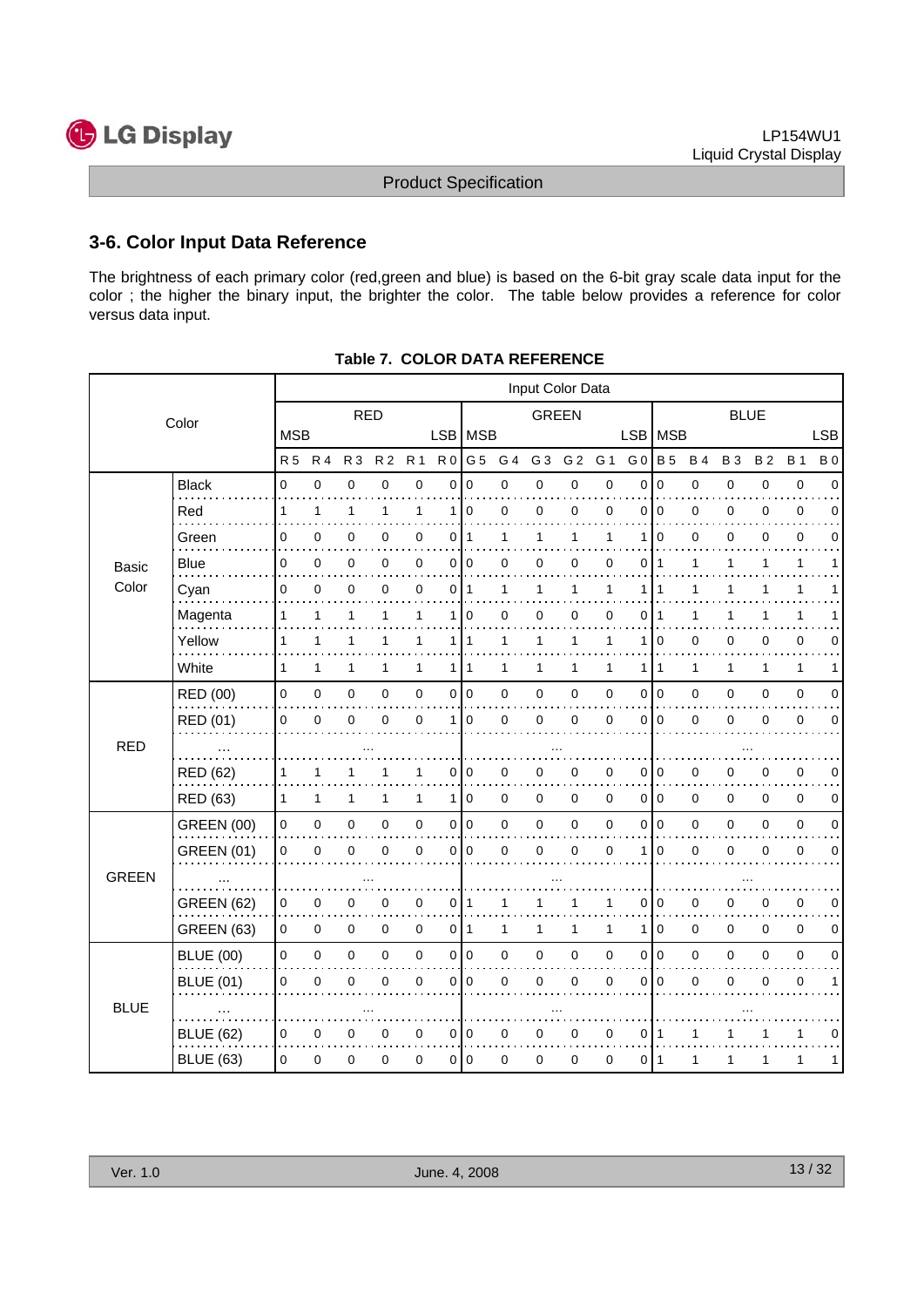

#### **3-7. Power Sequence**



|  |  | <b>Table 8. POWER SEQUENCE TABLE</b> |  |
|--|--|--------------------------------------|--|
|--|--|--------------------------------------|--|

| Parameter      |          | Value | Units |      |
|----------------|----------|-------|-------|------|
|                | Min.     | Typ.  | Max.  |      |
| $T_{4}$        | 0        |       | 10    | (ms) |
| T <sub>2</sub> | $\Omega$ |       | 50    | (ms) |
| $T_3$          | 200      |       |       | (ms) |
| T <sub>4</sub> | 200      |       |       | (ms) |
| $T_5$          | 0        |       | 50    | (ms) |
| $T_6$          | $\Omega$ |       | 10    | (ms) |
| $T_{7}$        | 400      |       |       | (ms) |

#### Note)

- 1. Valid Data is Data to meet "3-3. LVDS Signal Timing Specifications"
- 2. Please avoid floating state of interface signal at invalid period.
- 3. When the interface signal is invalid, be sure to pull down the power supply for LCD VCC to 0V.
- 4. Lamp power must be turn on after power supply for LCD and interface signal are valid.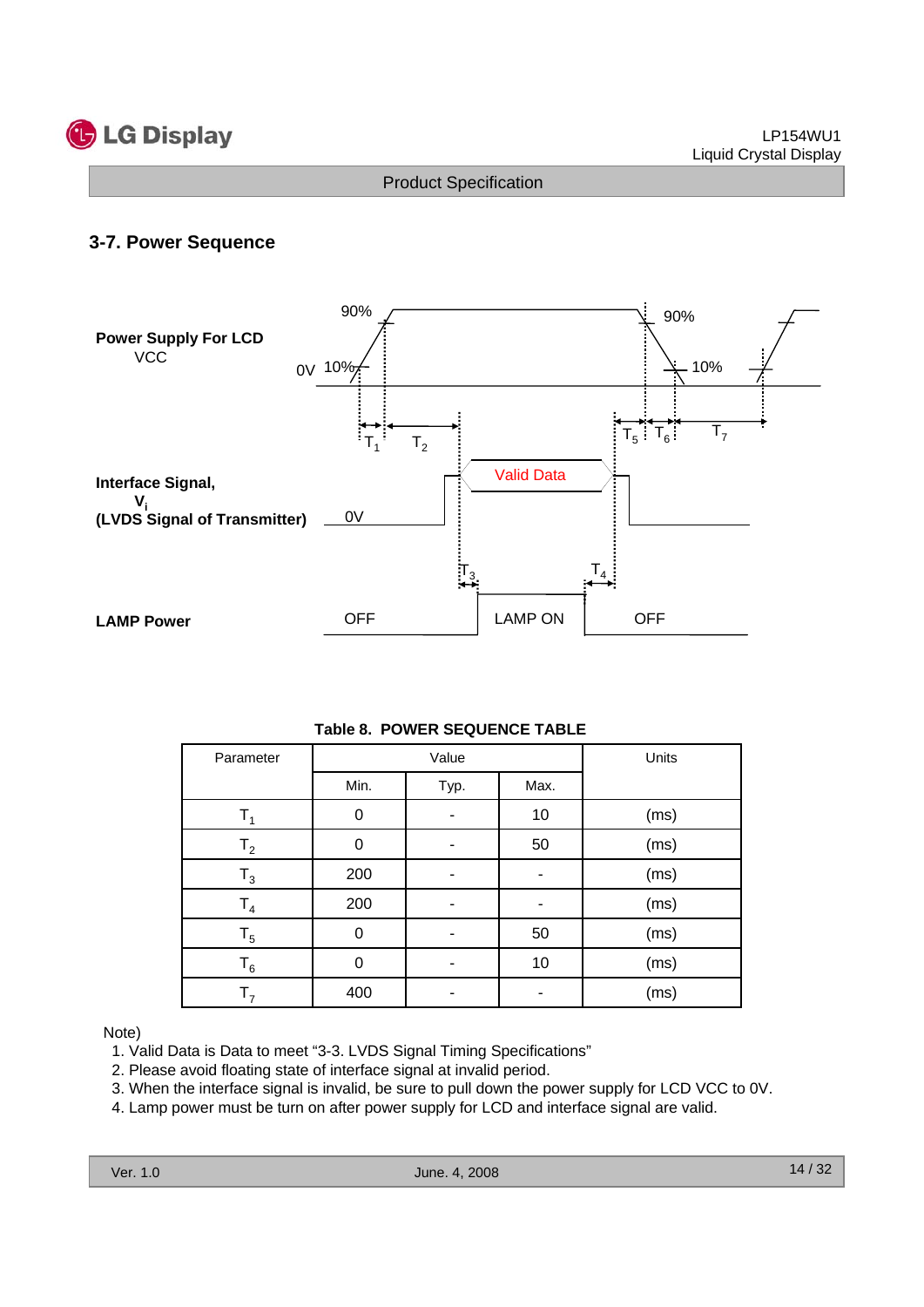# **C** LG Display

Product Specification

## **4. Optical Specification**

Optical characteristics are determined after the unit has been 'ON' and stable for approximately 30 minutes in a dark environment at 25°C. The values specified are at an approximate distance 50cm from the LCD surface at a viewing angle of  $\Phi$  and  $\Theta$  equal to 0°.

FIG. 1 presents additional information concerning the measurement equipment and method.



#### **FIG. 1 Optical Characteristic Measurement Equipment and Method**

|                              |                                |       | Values |       | Notes             |                |
|------------------------------|--------------------------------|-------|--------|-------|-------------------|----------------|
| Parameter                    | Symbol                         | Min   | Typ    | Max   | Units             |                |
| <b>Contrast Ratio</b>        | <b>CR</b>                      | 500   |        |       |                   | 1              |
| Surface Luminance, white     | $L_{WH}$                       | 200   | 220    |       | cd/m <sup>2</sup> | 2              |
| Luminance Variation          | $\delta$ white                 |       |        | 2.0   |                   | 3              |
| Response Time                | $Tr_R$<br>$T_r$ r <sub>D</sub> |       | 16     | 30    | ms                | $\overline{4}$ |
| <b>Color Coordinates</b>     |                                |       |        |       |                   | $\pm 0.03$     |
| <b>RED</b>                   | RX                             | 0.566 | 0.596  | 0.626 |                   |                |
|                              | <b>RY</b>                      | 0.321 | 0.351  | 0.381 |                   |                |
| <b>GREEN</b>                 | GX                             | 0.293 | 0.323  | 0.353 |                   |                |
|                              | GY                             | 0.519 | 0.549  | 0.579 |                   |                |
| <b>BLUE</b>                  | BX                             | 0.128 | 0.158  | 0.188 |                   |                |
|                              | BY                             | 0.118 | 0.148  | 0.178 |                   |                |
| <b>WHITE</b>                 | <b>WX</b>                      | 0.283 | 0.313  | 0.343 |                   |                |
|                              | <b>WY</b>                      | 0.299 | 0.329  | 0.359 |                   |                |
| Viewing Angle                |                                |       |        |       |                   | 5              |
| x axis, right( $\Phi$ =0°)   | $\Theta$ r                     | 60    |        |       | degree            |                |
| x axis, left ( $\Phi$ =180°) | $\Theta$                       | 60    |        |       | degree            |                |
| y axis, up ( $\Phi$ =90°)    | $\Theta$ u                     | 40    |        |       | degree            |                |
| y axis, down ( $\Phi$ =270°) | $\Theta$ d                     | 50    |        |       | degree            |                |
| <b>Gray Scale</b>            |                                |       |        |       |                   |                |

| Ta=25°C, VCC=3.3V, fv=60Hz, f <sub>CLK</sub> = 150.75MHz, F <sub>BL =</sub> 60KHz, I <sub>BL</sub> = 6.5mA |  |
|------------------------------------------------------------------------------------------------------------|--|
|------------------------------------------------------------------------------------------------------------|--|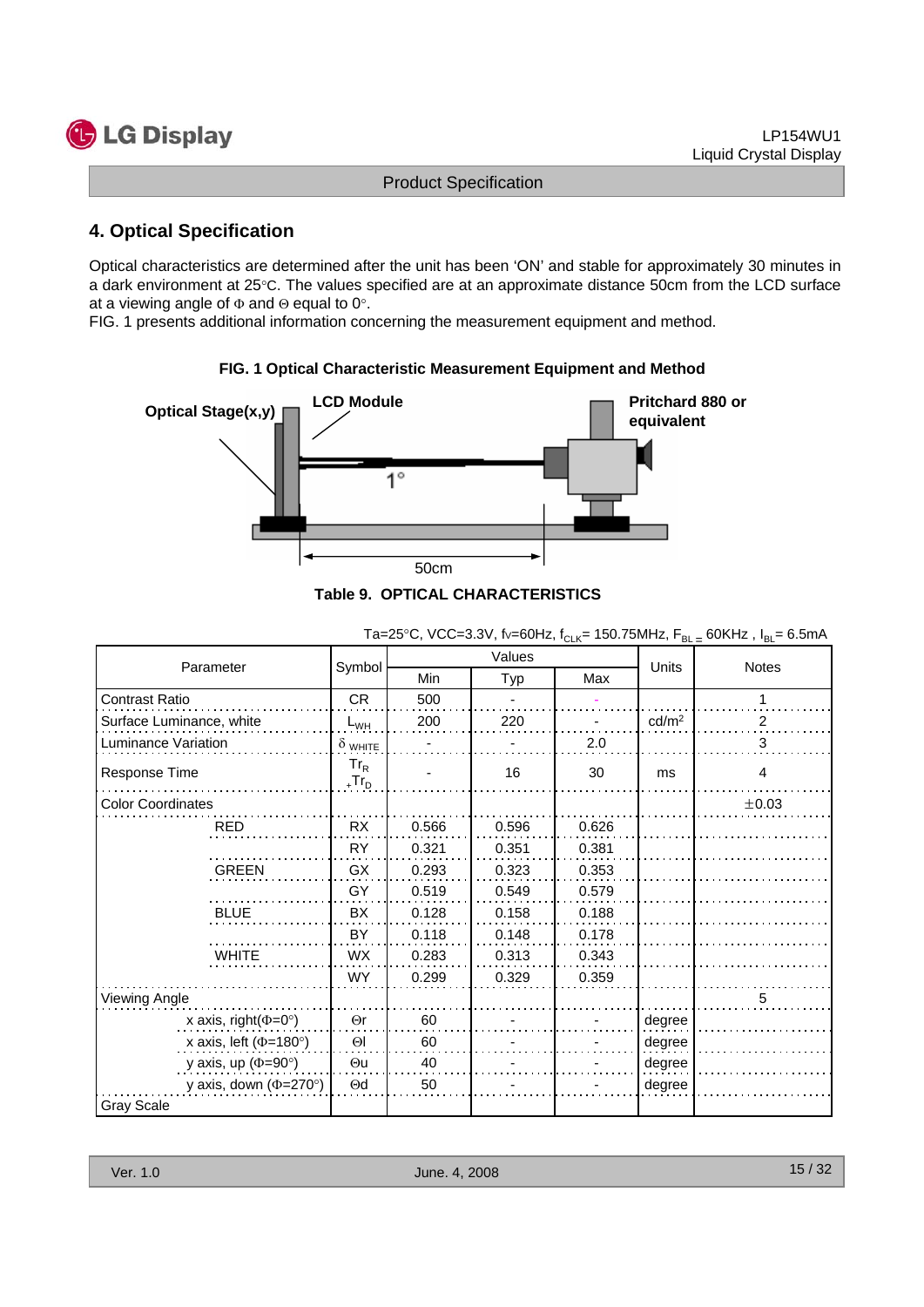

#### LP154WU1 Liquid Crystal Display

#### Product Specification

Note)

1. Contrast Ratio(CR) is defined mathematically as Surface Luminance with all white pixels

Contrast Ratio =

Surface Luminance with all black pixels

2. Surface luminance is the average of 5 point across the LCD surface 50cm from the surface with all pixels displaying white. For more information see FIG 1.

 $L_{WH}$  = Average( $L_1, L_2, \ldots L_5$ )

3. The variation in surface luminance, The panel total variation ( $\delta_{WHTE}$ ) is determined by measuring L<sub>N</sub> at each test position 1 through 13 and then defined as followed numerical formula. For more information see FIG 2.

Maximum $(L_1, L_2, ... L_{13})$  $\delta$ <sub>WHITE</sub> =  $\frac{1}{\text{Minimum}(L_1, L_2, \dots L_{13})}$ 

- 4. Response time is the time required for the display to transition from white to black (rise time,  $Tr_B$ ) and from black to white(Decay Time,  $Tr_D$ ). For additional information see FIG 3.
- 5. Viewing angle is the angle at which the contrast ratio is greater than 10. The angles are determined for the horizontal or x axis and the vertical or y axis with respect to the z axis which is normal to the LCD surface. For more information see FIG 4.

|  |  |  | 6. Gray scale specification |
|--|--|--|-----------------------------|
|--|--|--|-----------------------------|

\*  $f_V = 60$ Hz

| <b>Gray Level</b> | Luminance [%] (Typ) |
|-------------------|---------------------|
| L0                | 0.1                 |
| L7                | $\ldots$ 2.0        |
| L15               | 7.6                 |
| $\frac{L23}{2}$   | 15.7                |
| L31               | 25.6                |
| L <sub>39</sub>   | - 39.0              |
| L47               | - 55.6              |
| L <sub>55</sub>   | 76.2                |
| l 63              | 100                 |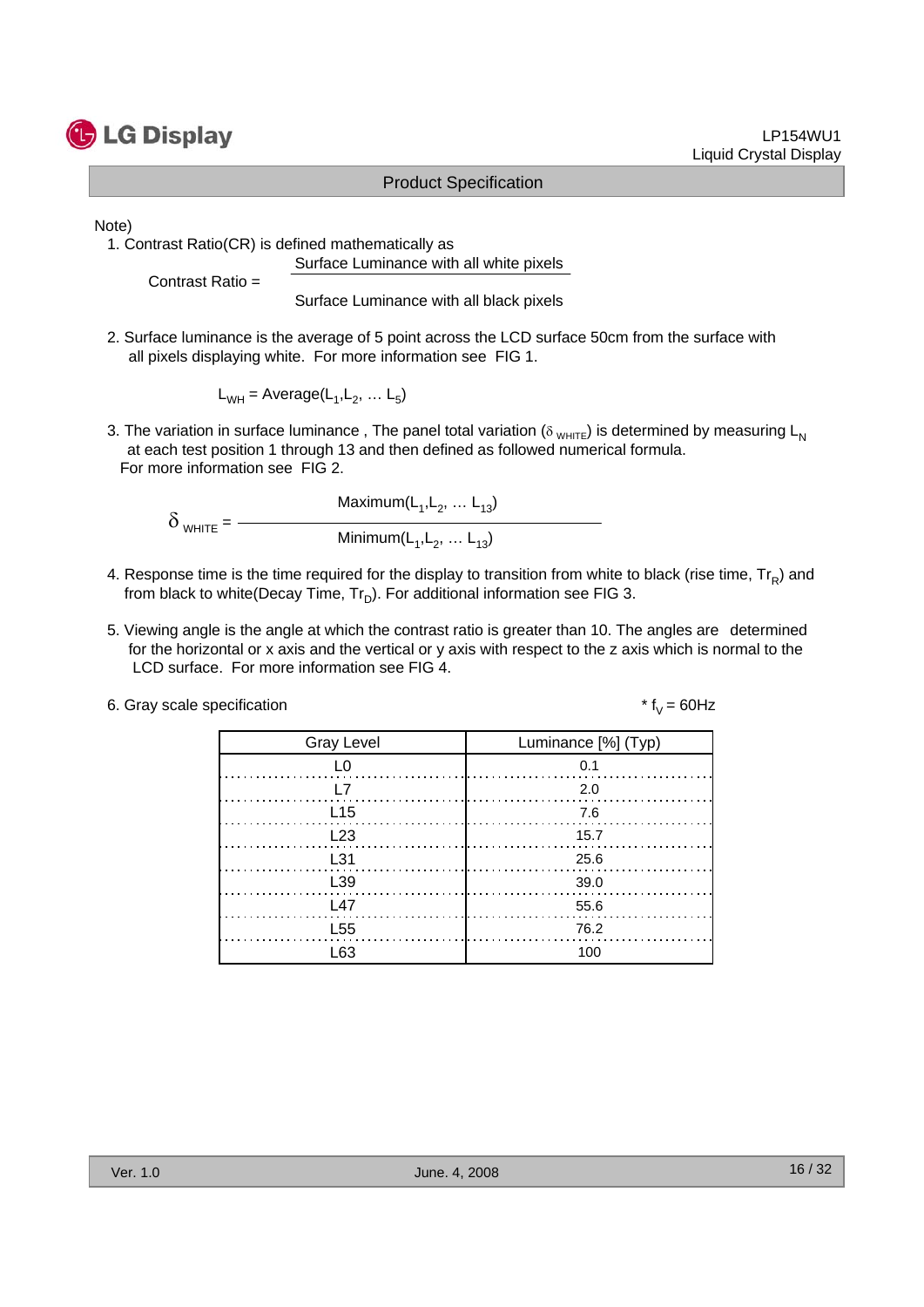

#### **FIG. 2 Luminance**

<measuring point for surface luminance & measuring point for luminance variation>



H,V : ACTIVE AREA A : H/4 mm B : V/4 mm C : 10 mm D : 10 mm POINTS : 13 POINTS

#### **FIG. 3 Response Time**

The response time is defined as the following figure and shall be measured by switching the input signal for "black" and "white".

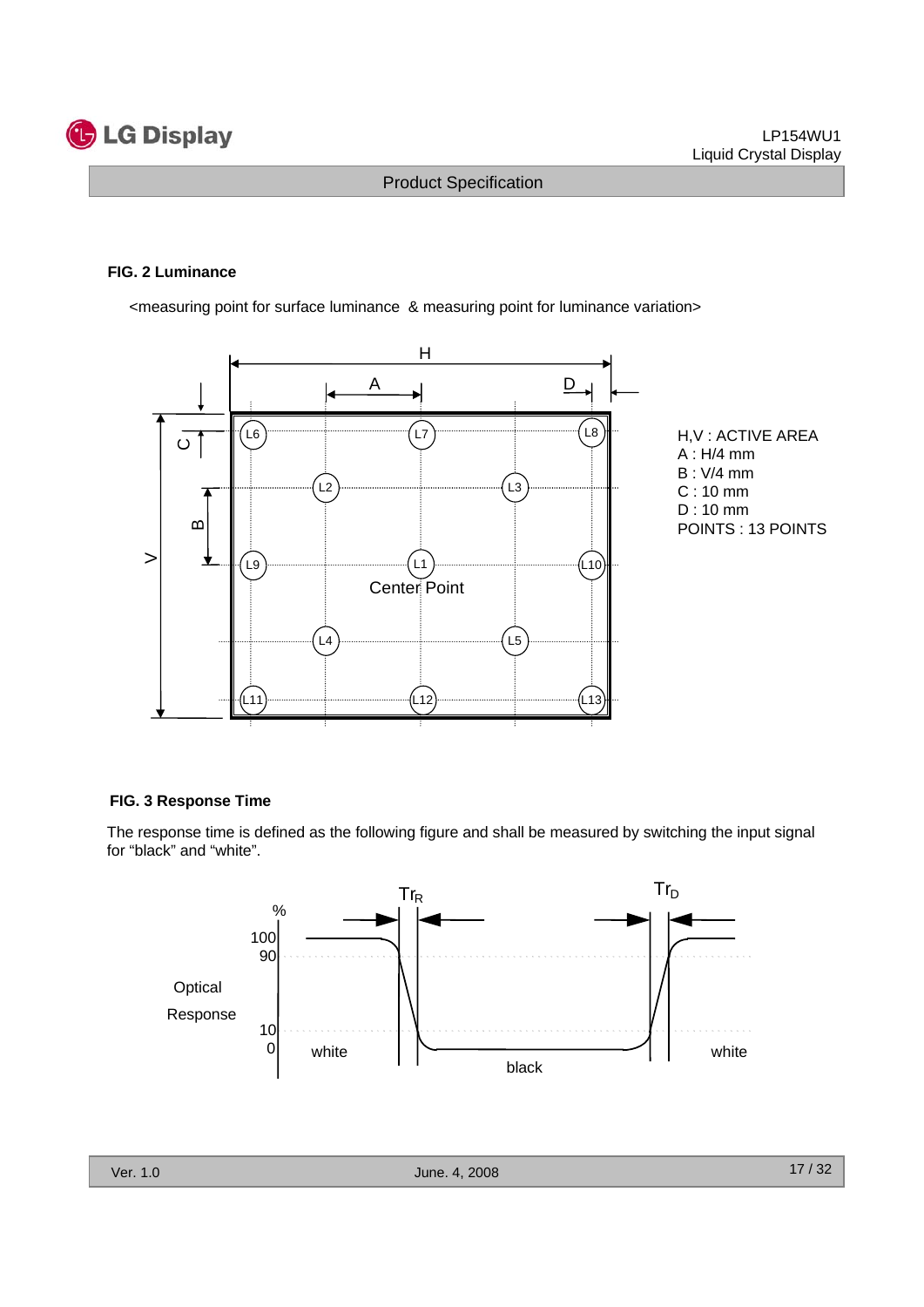

### **5. Mechanical Characteristics**

The contents provide general mechanical characteristics for the model LP154WU1. In addition the figures in the next page are detailed mechanical drawing of the LCD.

| <b>Outline Dimension</b> | Horizontal                              | $344.0 \pm 0.5$ mm   |  |  |  |
|--------------------------|-----------------------------------------|----------------------|--|--|--|
|                          | Vertical                                | $222.0 \pm 0.5$ mm   |  |  |  |
|                          | Depth                                   | 6.2(typ) $\pm$ 0.3mm |  |  |  |
|                          | Horizontal                              | $335.0 \pm 0.5$ mm   |  |  |  |
| Bezel Area               | Vertical                                | $210.7 \pm 0.5$ mm   |  |  |  |
|                          | Horizontal                              | 331.2 mm             |  |  |  |
| Active Display Area      | Vertical                                | 207.0 mm             |  |  |  |
| Weight                   | 560 g (Max.) without inverter & bracket |                      |  |  |  |
| Surface Treatment        | Glare treatment of the front polarizer  |                      |  |  |  |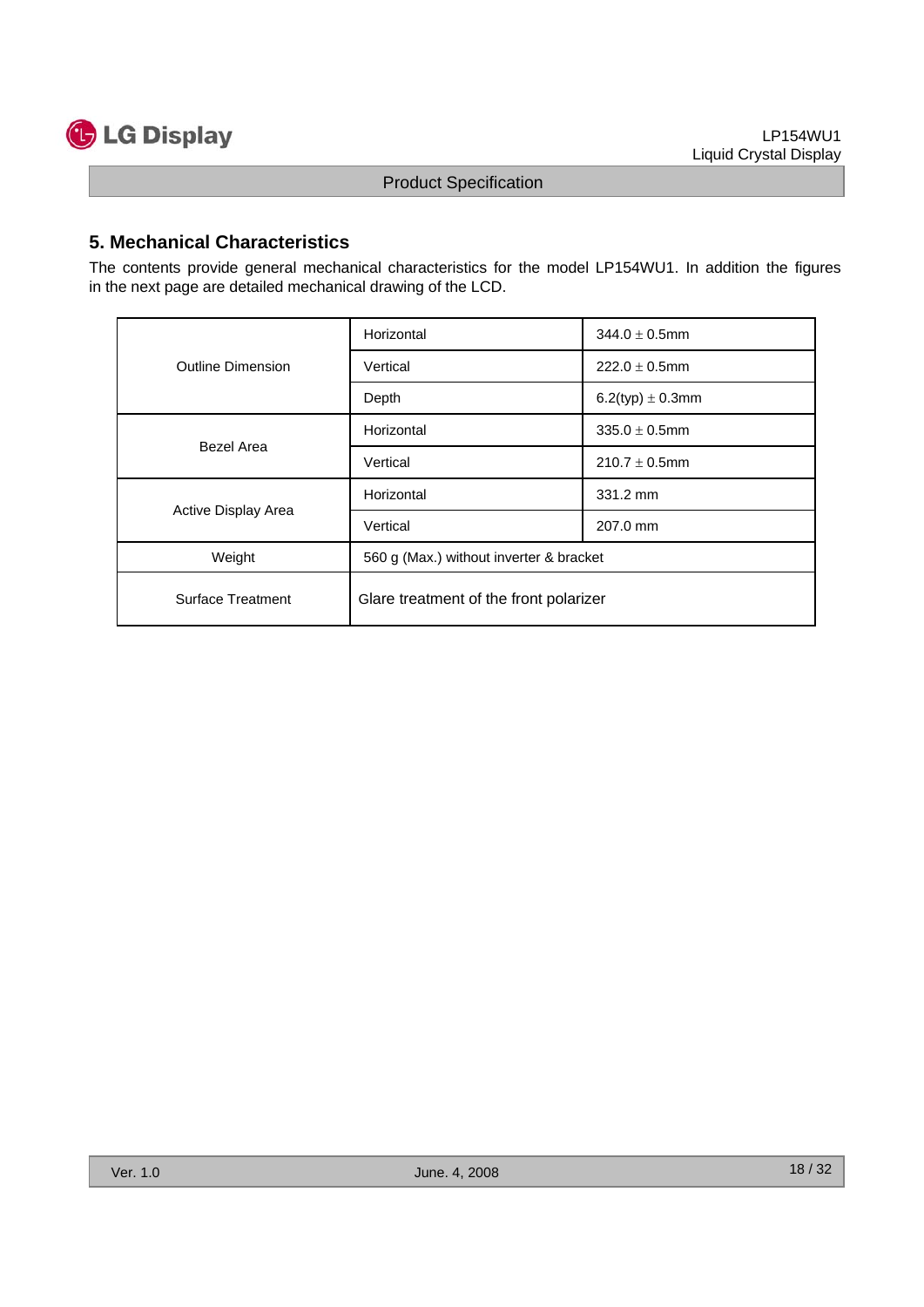

#### <FRONT VIEW> <http://www.matchbook.com/hote) Unit:[mm], General tolerance: ± 0.5mm



Ver. 1.0 June. 4, 2008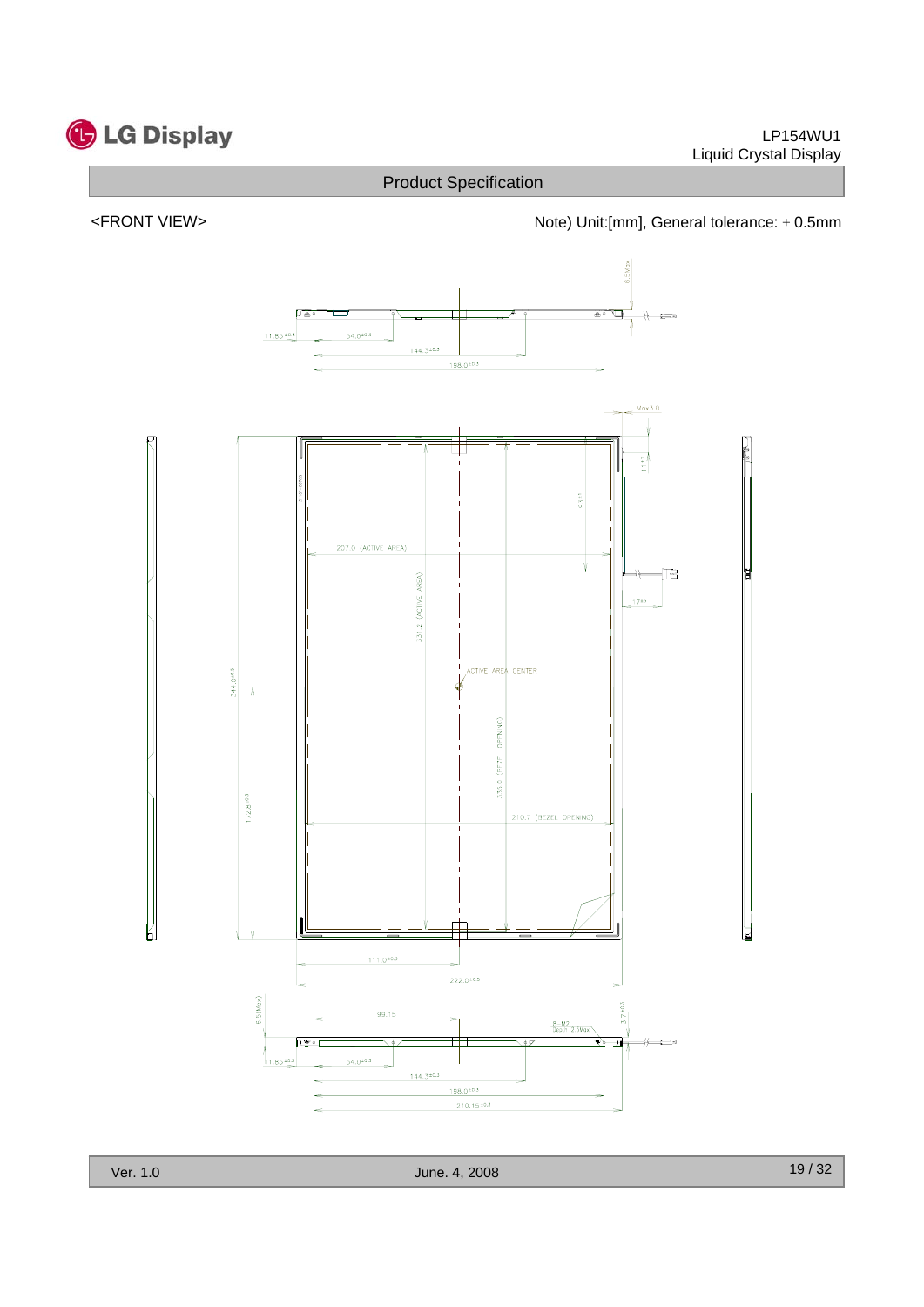

<REAR VIEW> <networkstate of the Note) Unit:[mm], General tolerance: ± 0.5mm

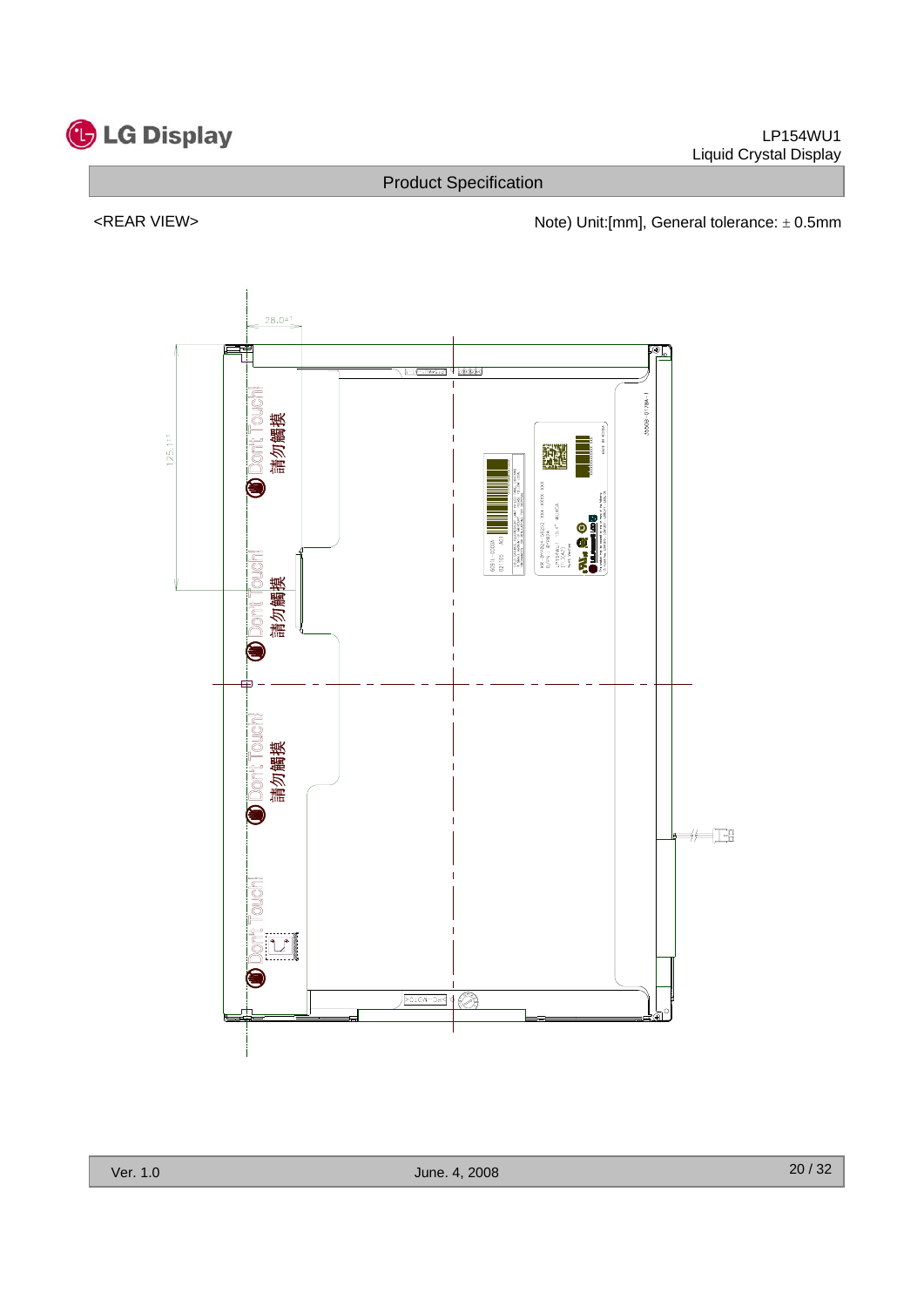

[ DETAIL DESCRIPTION OF SIDE MOUNTING SCREW ]



Notes : 1. Screw plated through the method of non-electrolytic nickel plating is preferred to reduce possibility that results in vertical and/or horizontal line defect due to the conductive particles from screw surface.

[ DETAIL INFORMATION OF PPID LABEL AND REVISION CODE ]



\* PPID Label Revision :

It is subject to change with Dell event. Please refer to the below table for detail.

| Classification | No Change       | 1st Revision | 2nd Revision | $\sim$ $\sim$ $\sim$ | 9th Revision | $\cdots$ |
|----------------|-----------------|--------------|--------------|----------------------|--------------|----------|
| SST(WS)        | X <sub>00</sub> | X01          | X02          | $\cdots$             | A09          | $\cdots$ |
| PT(ES)         | X <sub>10</sub> | X11          | X12          | $\cdots$             | A19          | $\cdots$ |
| ST(CS)         | X20             | X21          | X22          | $\cdots$             | A29          | $\cdots$ |
| XB(MP)         | A00             | A01          | A02          | $\cdots$             | A09          | $\cdots$ |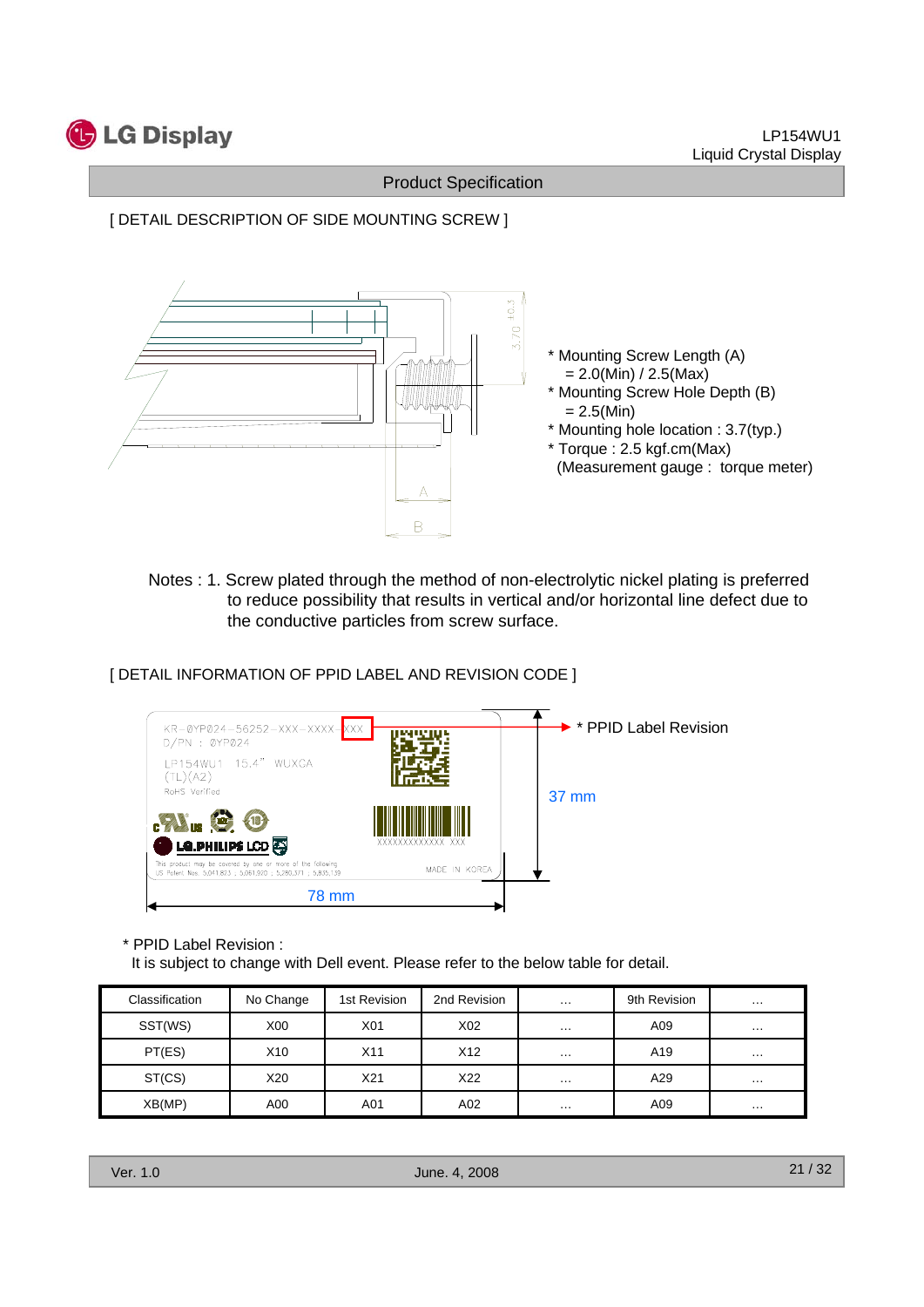

## **LPL Proposal for system cover design.(Appendix)**

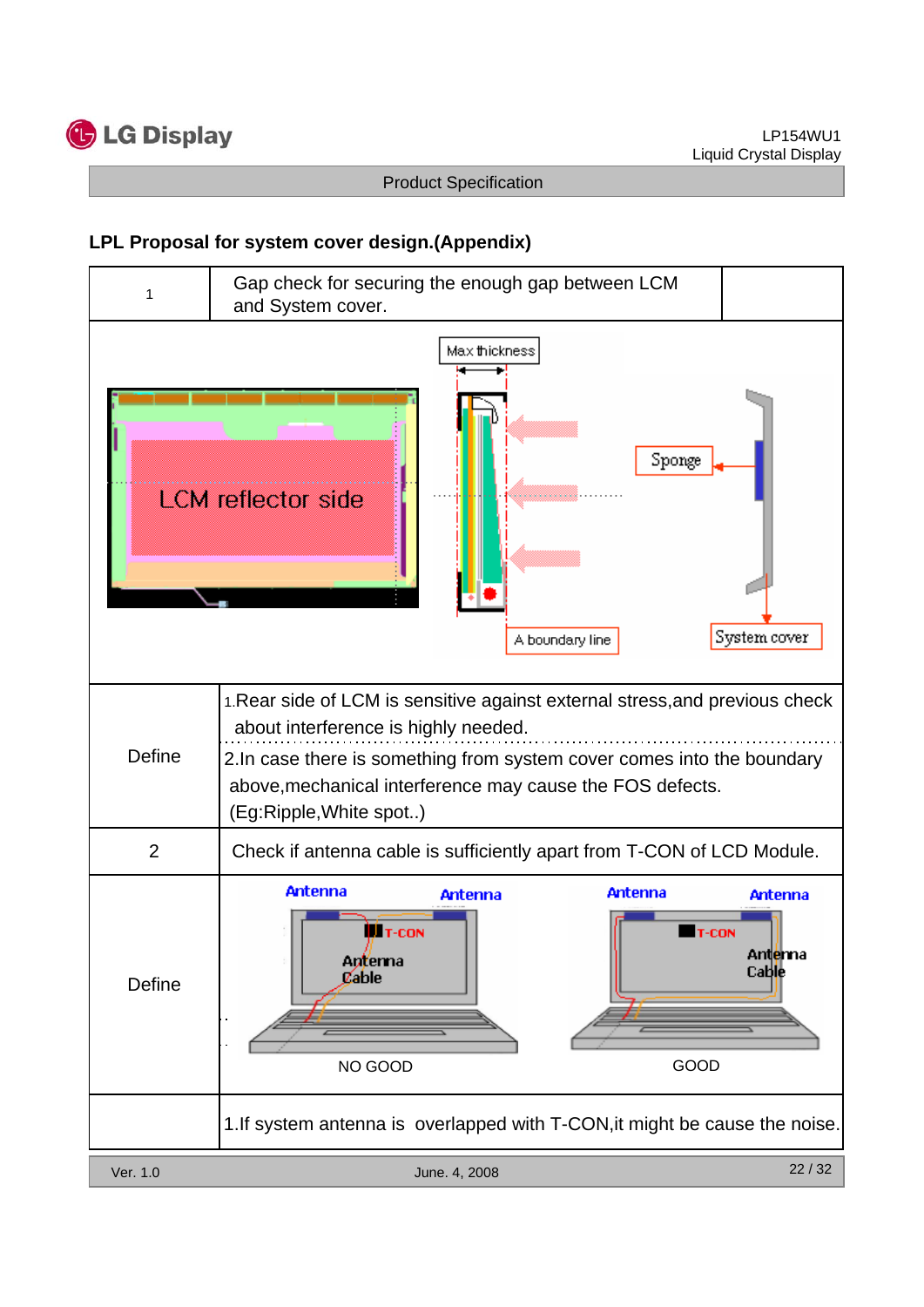

#### **LPL Proposal for system cover design.**

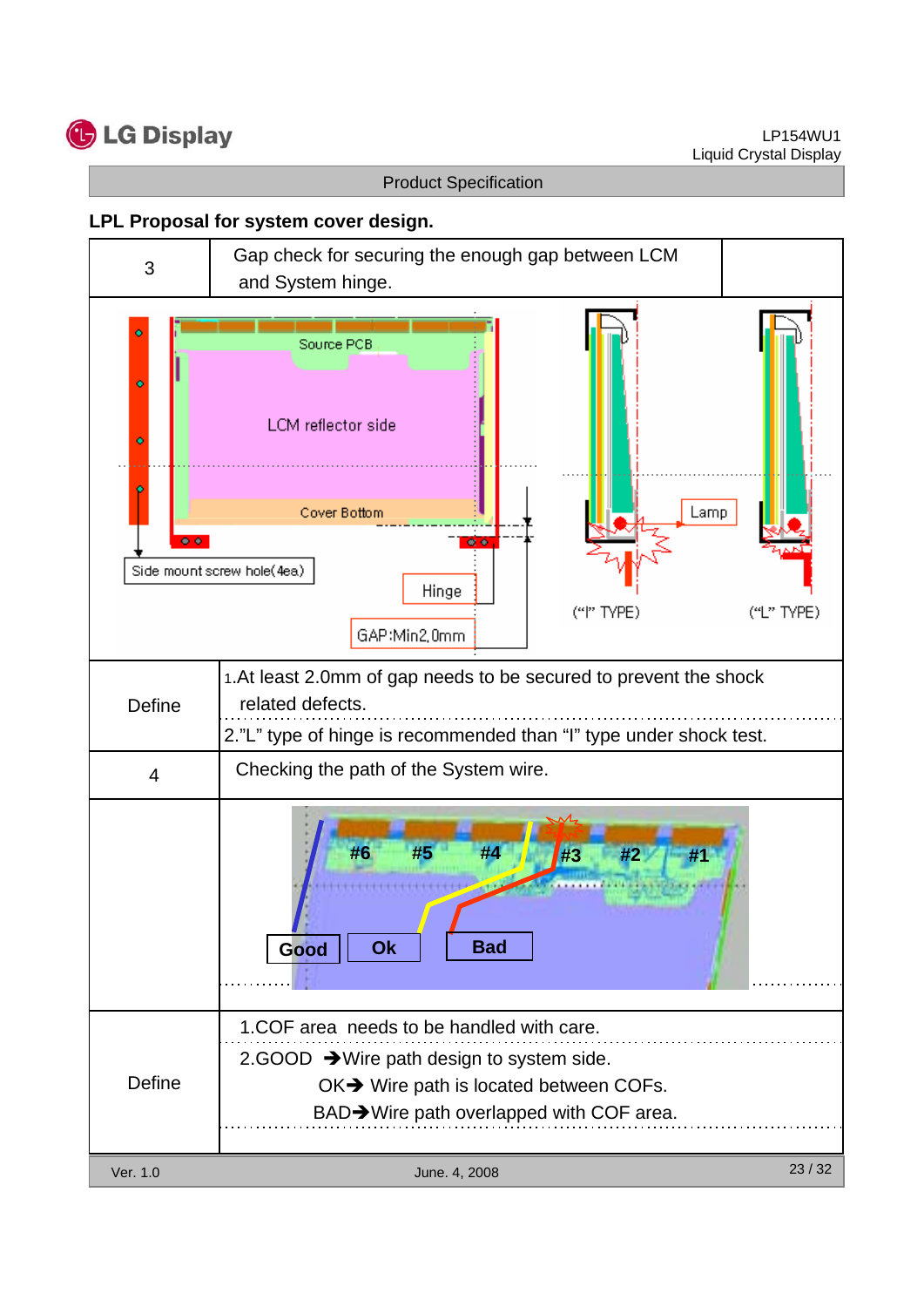

#### **LPL Proposal for system cover design.**

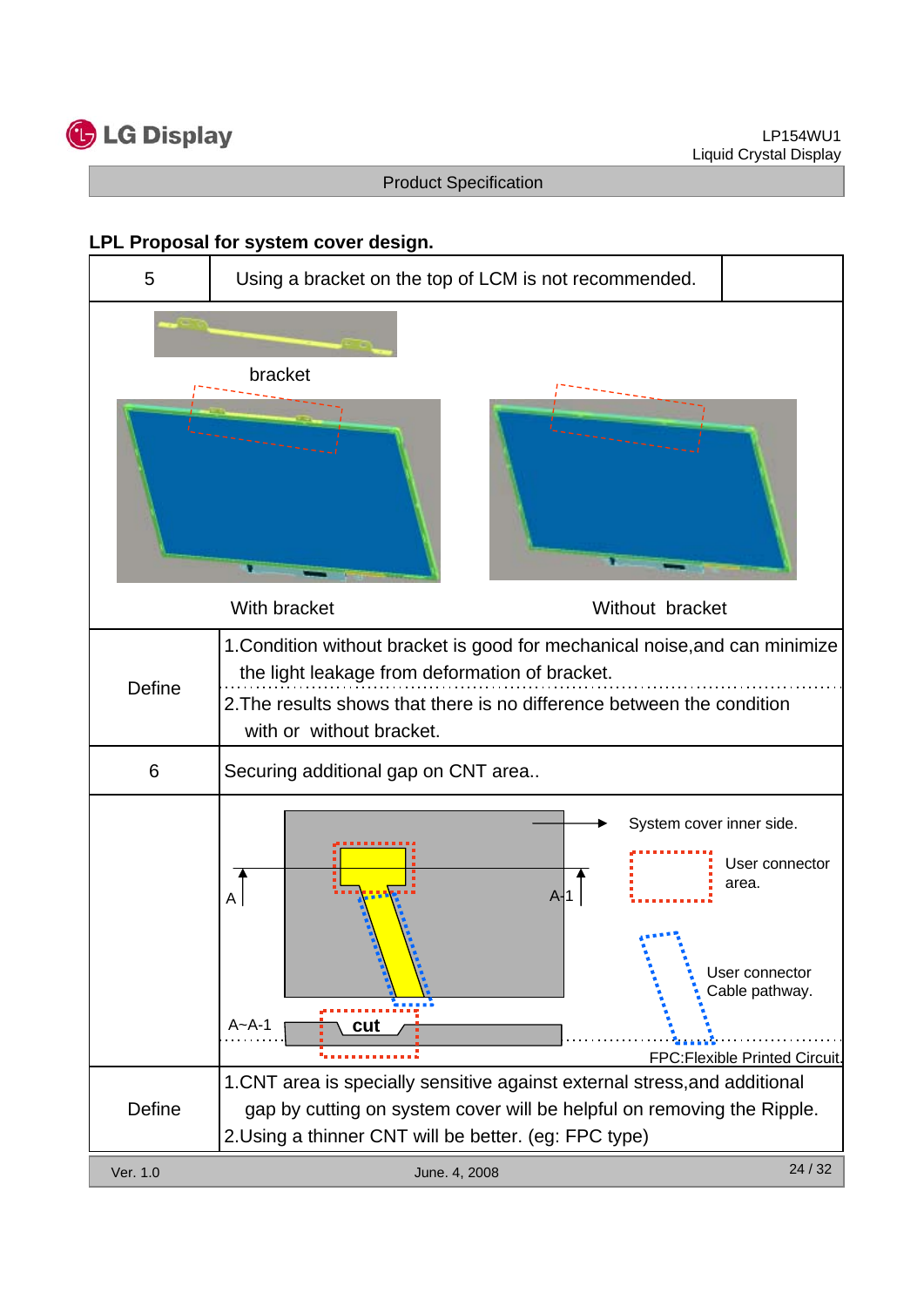

# **6. Reliability**

Environment test condition

| No. | Test Item                                   | Conditions                                                                                       |  |  |  |  |
|-----|---------------------------------------------|--------------------------------------------------------------------------------------------------|--|--|--|--|
| 1   | High temperature storage test               | Ta= $60^{\circ}$ C, 240h                                                                         |  |  |  |  |
| 2   | Low temperature storage test                | Ta= $-20^{\circ}$ C, 240h                                                                        |  |  |  |  |
| 3   | High temperature operation test             | Ta= 50°C, 50%RH, 240h                                                                            |  |  |  |  |
| 4   | Low temperature operation test              | Ta= $0^{\circ}$ C, 240h                                                                          |  |  |  |  |
| 5   | Vibration test (non-operating)              | Sine wave, $10 \sim 500 \sim 10$ Hz, 1.5G, 0.37 oct/min<br>3 axis, 1 hour/axis                   |  |  |  |  |
| 6   | Shock test (non-operating)                  | Half sine wave, 180G, 2ms<br>one shock of each six faces(I.e. run 180G 6ms<br>for all six faces) |  |  |  |  |
| 7   | Altitude<br>operating<br>storage / shipment | $0 \sim 10,000$ feet (3,048m) 24Hr<br>0~40,000 feet (12,192m) 24Hr                               |  |  |  |  |

{ Result Evaluation Criteria }

There should be no change which might affect the practical display function when the display quality test is conducted under normal operating condition.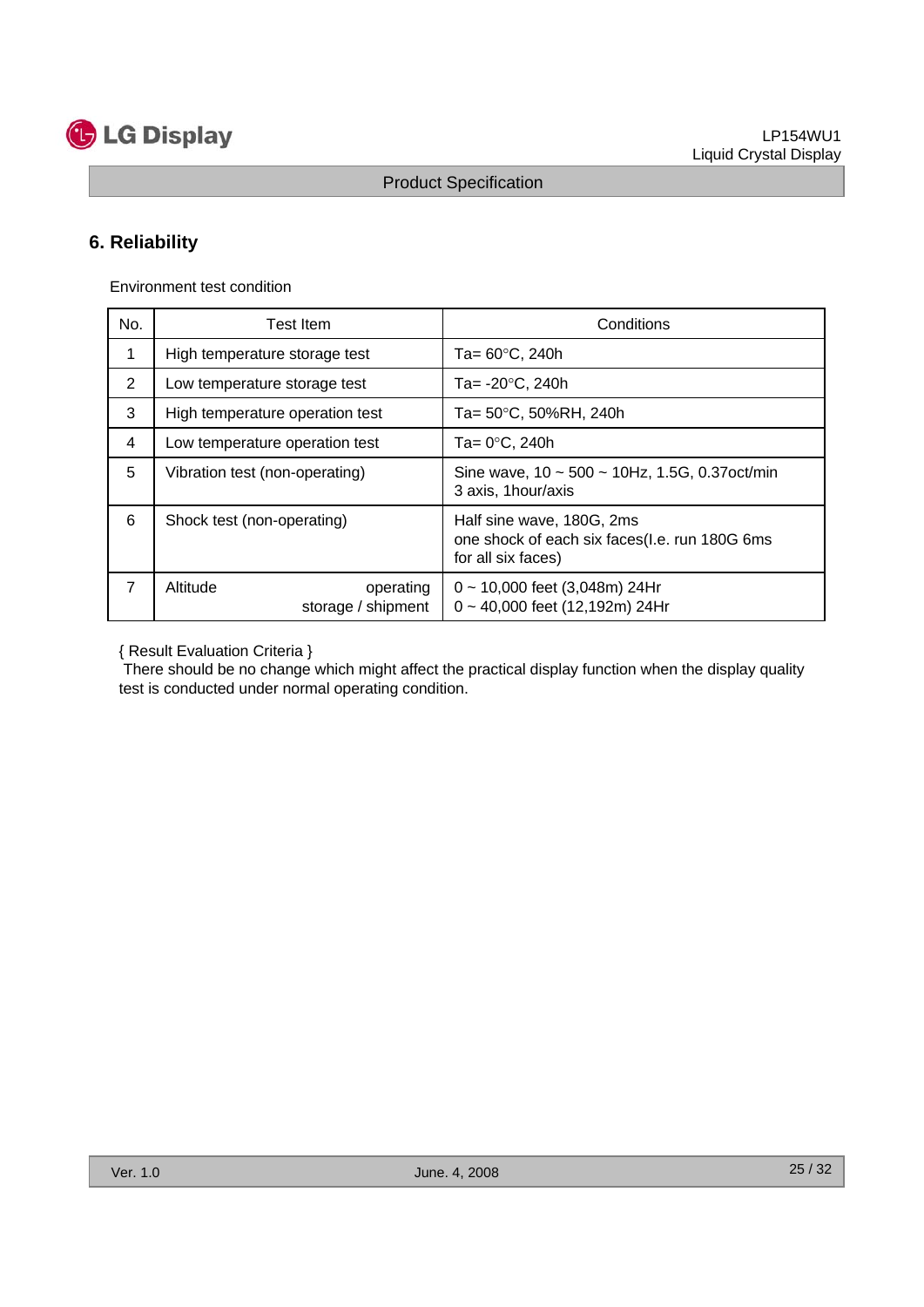

#### **7. International Standards**

#### **7-1. Safety**

a) UL 60950-1:2003, First Edition, Underwriters Laboratories, Inc., Standard for Safety of Information Technology Equipment. b) CAN/CSA C22.2, No. 60950-1-03 1st Ed. April 1, 2003, Canadian Standards Association, Standard for Safety of Information Technology Equipment. c) EN 60950-1:2001, First Edition, European Committee for Electrotechnical Standardization(CENELEC) European Standard for Safety of Information Technology Equipment.

#### **7-2. EMC**

a) ANSI C63.4 "Methods of Measurement of Radio-Noise Emissions from Low-Voltage Electrical and Electrical Equipment in the Range of 9kHZ to 40GHz. "American National Standards Institute(ANSI), 1992

b) C.I.S.P.R "Limits and Methods of Measurement of Radio Interface Characteristics of Information Technology Equipment." International Special Committee on Radio Interference.

c) EN 55022 "Limits and Methods of Measurement of Radio Interface Characteristics of Information Technology Equipment." European Committee for Electrotechnical Standardization.(CENELEC), 1998 ( Including A1: 2000 )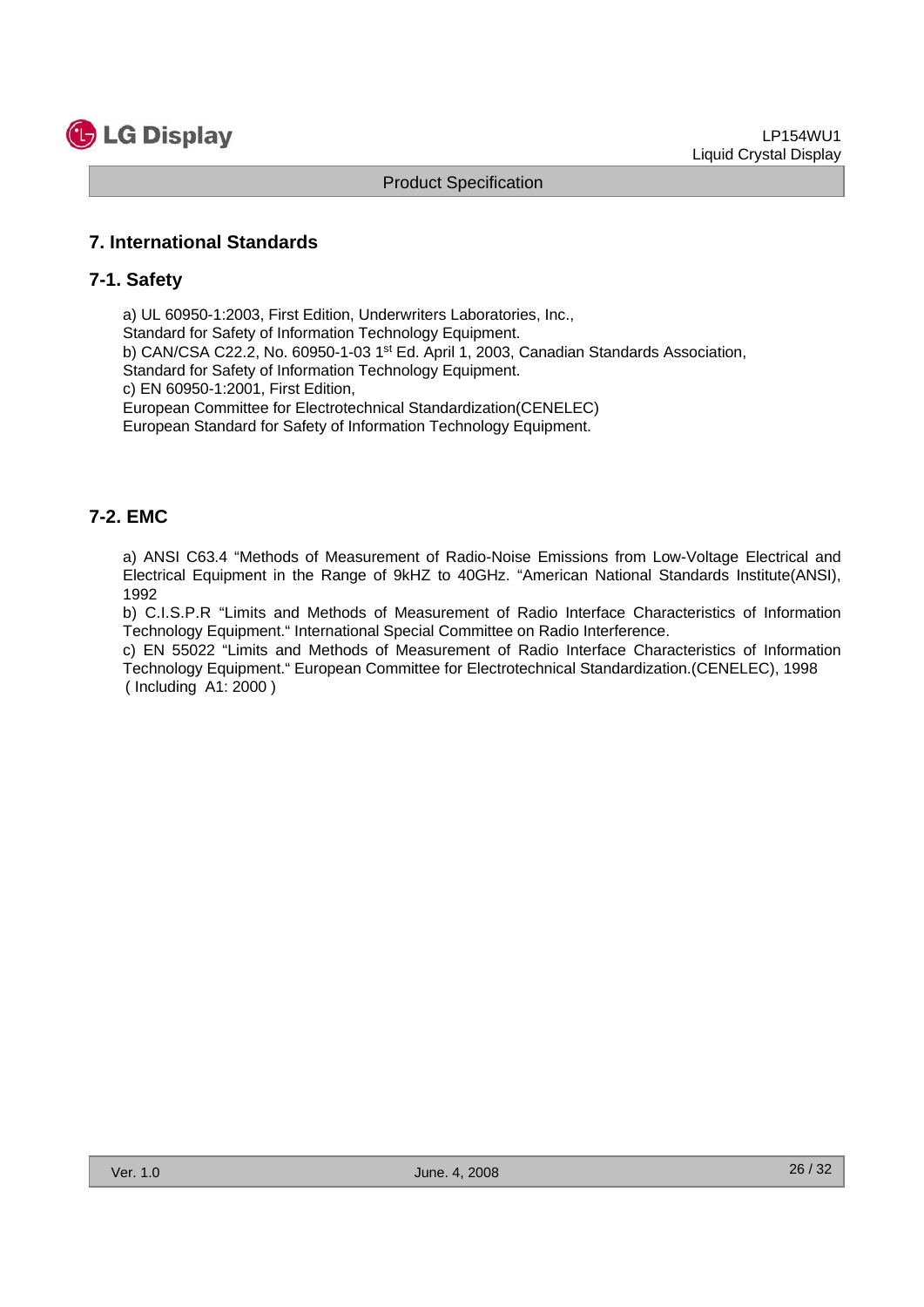# **C** LG Display

#### Product Specification

#### **8. Packing**

# **8-1. Designation of Lot Mark**

a) Lot Mark



| A, B, C: SIZE(INCH) |
|---------------------|
| E: MONTH            |

D : YEAR  $F ~ M : SERIAL NO.$ 

Note 1. YEAR

| Year | 2001 | 2002     | 2003 | 2004 | 2005 | 2006 | 2007 | 2008 | 2009 | 2010 |
|------|------|----------|------|------|------|------|------|------|------|------|
| Mark |      | <u>_</u> |      |      |      |      |      |      | u    |      |

2. MONTH

| Month | Jan | Feb | Mar | Apr | Mav | Jun | Jul | Aug | Sep | $\sim$<br>Oct | Nov | Dec |
|-------|-----|-----|-----|-----|-----|-----|-----|-----|-----|---------------|-----|-----|
| Mark  |     | -   |     |     |     |     |     |     |     |               |     |     |

b) Location of Lot Mark

Serial No. is printed on the label. The label is attached to the backside of the LCD module. This is subject to change without prior notice.

#### **8-2. Packing Form**

- a) Package quantity in one box : 20 pcs
- b) Box Size : 395mm ×390mm × 309mm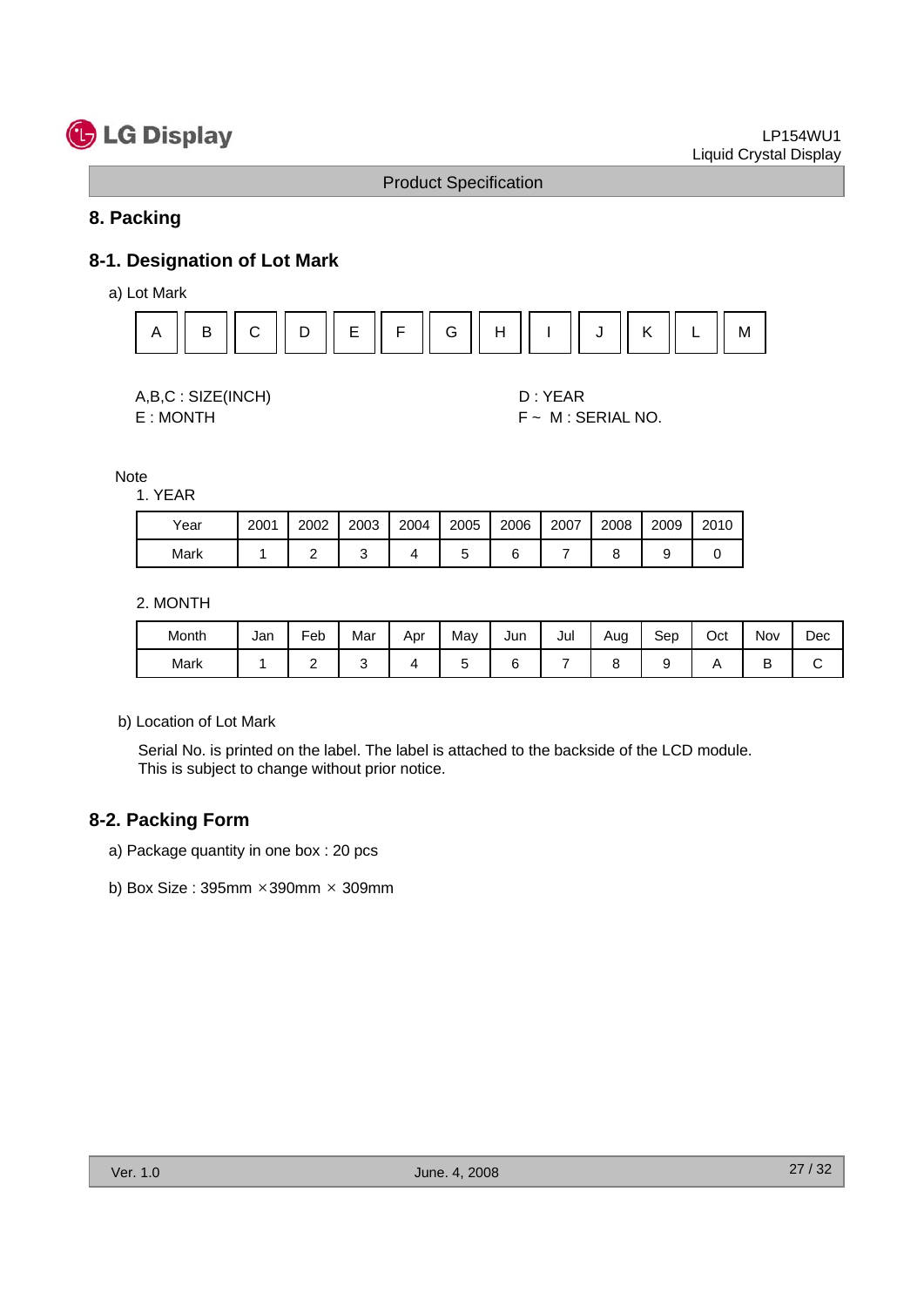

## **9. PRECAUTIONS**

Please pay attention to the followings when you use this TFT LCD module.

# **9-1. MOUNTING PRECAUTIONS**

- (1) You must mount a module using holes arranged in four corners or four sides.
- (2) You should consider the mounting structure so that uneven force (ex. Twisted stress) is not applied to the module. And the case on which a module is mounted should have sufficient strength so that external force is not transmitted directly to the module.
- (3) Please attach the surface transparent protective plate to the surface in order to protect the polarizer. Transparent protective plate should have sufficient strength in order to the resist external force.
- (4) You should adopt radiation structure to satisfy the temperature specification.
- (5) Acetic acid type and chlorine type materials for the cover case are not desirable because the former generates corrosive gas of attacking the polarizer at high temperature and the latter causes circuit break by electro-chemical reaction.
- (6) Do not touch, push or rub the exposed polarizers with glass, tweezers or anything harder than HB pencil lead. And please do not rub with dust clothes with chemical treatment. Do not touch the surface of polarizer for bare hand or greasy cloth.(Some cosmetics are detrimental
- to the polarizer.) (7) When the surface becomes dusty, please wipe gently with absorbent cotton or other soft materials like chamois soaks with petroleum benzene. Normal-hexane is recommended for cleaning the adhesives used to attach front / rear polarizers. Do not use acetone, toluene and alcohol because they cause
- chemical damage to the polarizer. (8) Wipe off saliva or water drops as soon as possible. Their long time contact with polarizer causes
- deformations and color fading.
- (9) Do not open the case because inside circuits do not have sufficient strength.

## **9-2. OPERATING PRECAUTIONS**

- (1) The spike noise causes the mis-operation of circuits. It should be lower than following voltage :  $V=\pm 200$ mV(Over and under shoot voltage)
- (2) Response time depends on the temperature.(In lower temperature, it becomes longer.)
- (3) Brightness depends on the temperature. (In lower temperature, it becomes lower.) And in lower temperature, response time(required time that brightness is stable after turned on) becomes longer.
- (4) Be careful for condensation at sudden temperature change. Condensation makes damage to polarizer or electrical contacted parts. And after fading condensation, smear or spot will occur.
- (5) When fixed patterns are displayed for a long time, remnant image is likely to occur.
- (6) Module has high frequency circuits. Sufficient suppression to the electromagnetic interference shall be done by system manufacturers. Grounding and shielding methods may be important to minimized the interference.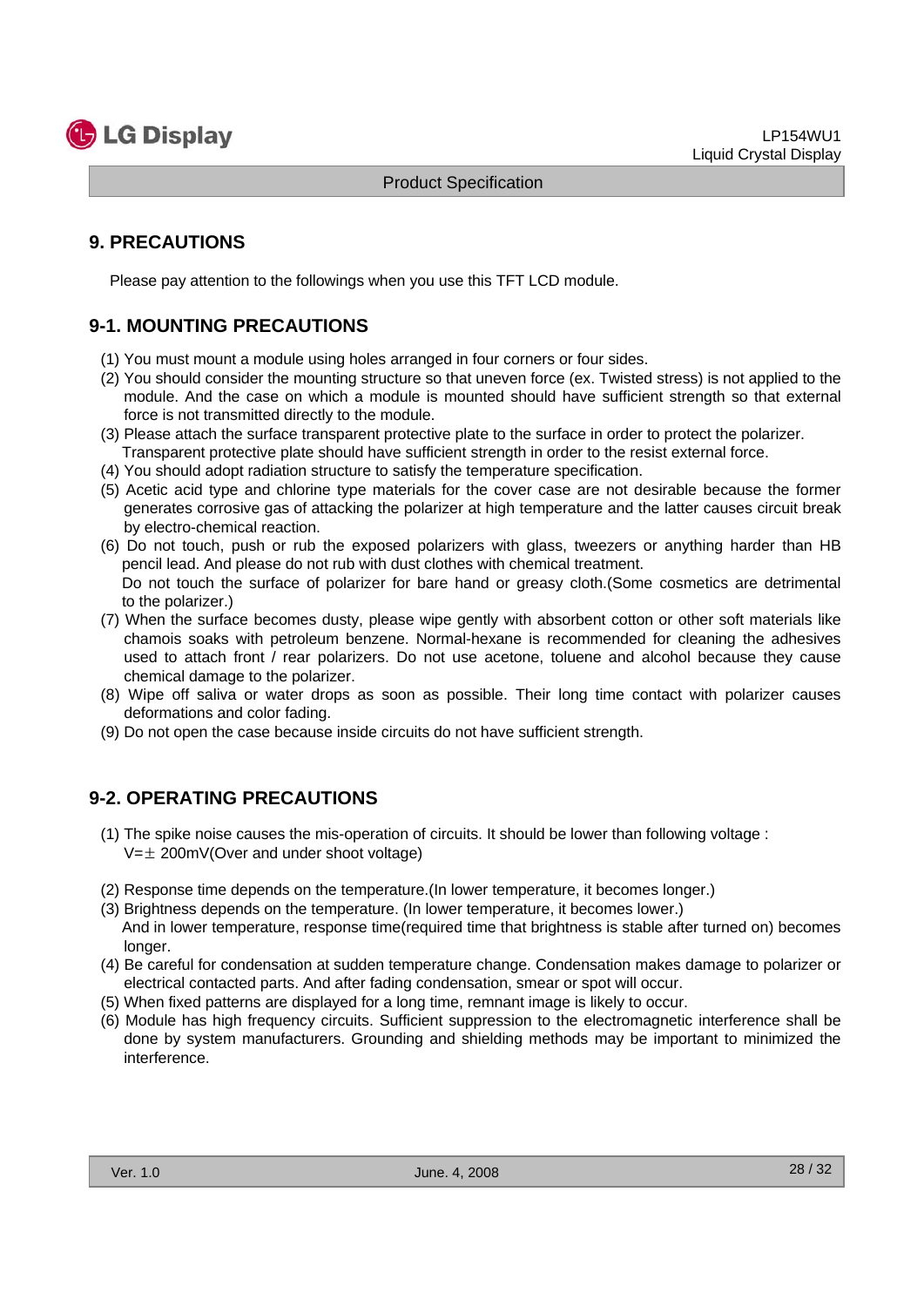

#### **9-3. ELECTROSTATIC DISCHARGE CONTROL**

Since a module is composed of electronic circuits, it is not strong to electrostatic discharge. Make certain that treatment persons are connected to ground through wrist band etc. And don't touch interface pin directly.

# **9-4. PRECAUTIONS FOR STRONG LIGHT EXPOSURE**

Strong light exposure causes degradation of polarizer and color filter.

# **9-5. STORAGE**

When storing modules as spares for a long time, the following precautions are necessary.

- (1) Store them in a dark place. Do not expose the module to sunlight or fluorescent light. Keep the temperature between 5°C and 35°C at normal humidity.
- (2) The polarizer surface should not come in contact with any other object. It is recommended that they be stored in the container in which they were shipped.

## **9-6. HANDLING PRECAUTIONS FOR PROTECTION FILM**

- (1) When the protection film is peeled off, static electricity is generated between the film and polarizer. This should be peeled off slowly and carefully by people who are electrically grounded and with well ion-blown equipment or in such a condition, etc.
- (2) The protection film is attached to the polarizer with a small amount of glue. If some stress is applied to rub the protection film against the polarizer during the time you peel off the film, the glue is apt to remain on the polarizer.

Please carefully peel off the protection film without rubbing it against the polarizer.

- (3) When the module with protection film attached is stored for a long time, sometimes there remains a very small amount of glue still on the polarizer after the protection film is peeled off.
- (4) You can remove the glue easily. When the glue remains on the polarizer surface or its vestige is recognized, please wipe them off with absorbent cotton waste or other soft material like chamois soaked with normal-hexane.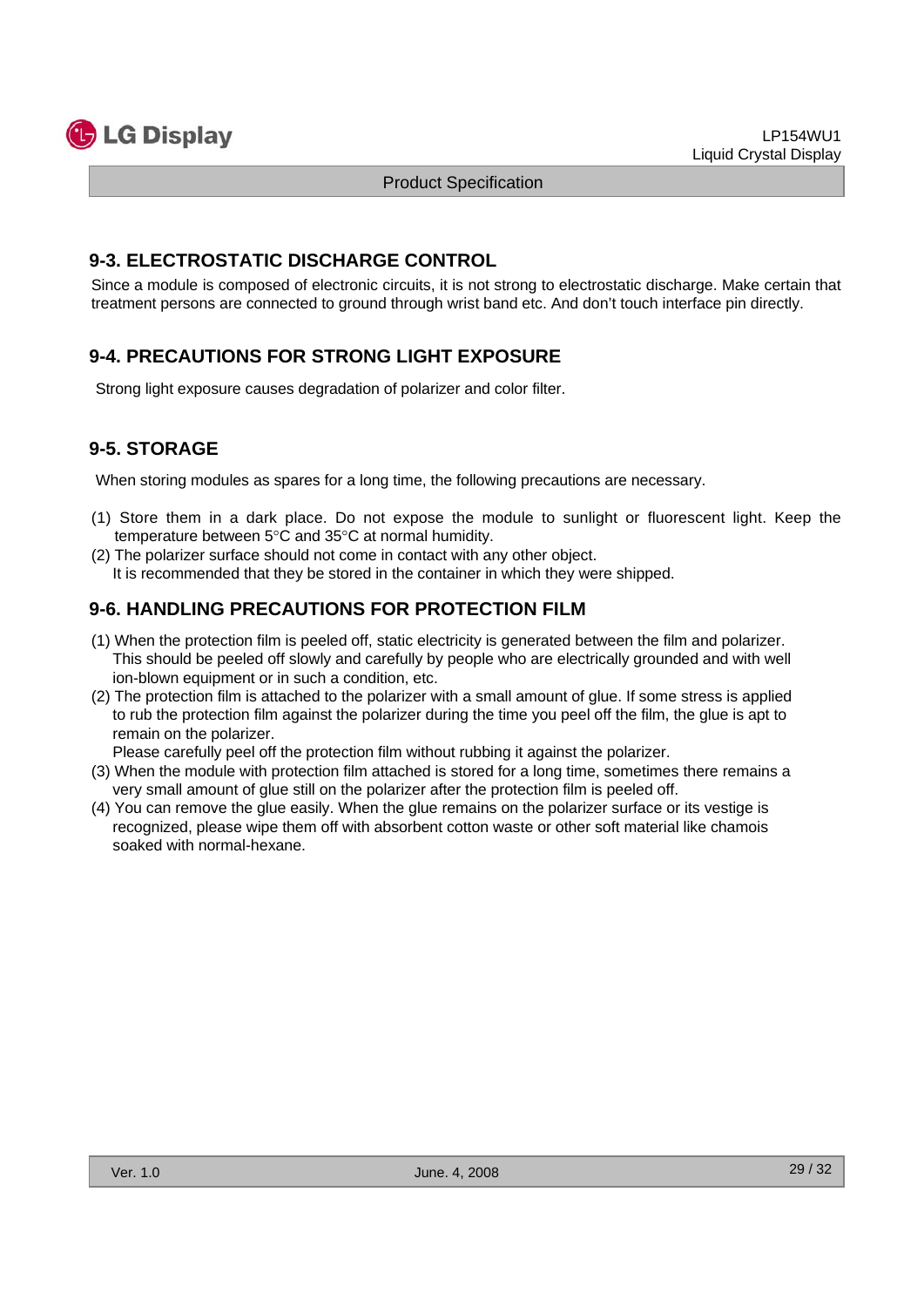

# **APPENDIX A. Enhanced Extended Display Identification Data (EEDIDTM) 1/3**

|                                         | <b>Byte</b>    |                                                                                    | <b>Value</b>             | <b>Value</b>         |
|-----------------------------------------|----------------|------------------------------------------------------------------------------------|--------------------------|----------------------|
|                                         | (hex)          | <b>Field Name and Comments</b>                                                     | (hex)                    | (binary)             |
| Header                                  | $\mathbf{0}$   | Header                                                                             | 00                       | 00000000             |
|                                         | $\mathbf{1}$   | Header                                                                             | FF                       | 11111111             |
|                                         | 2              | Header                                                                             | FF                       | 11111111             |
|                                         | 3              | Header                                                                             | $\overline{\mathsf{FF}}$ | 11111111             |
|                                         | $\overline{4}$ | Header                                                                             | FF                       | 11111111             |
|                                         | 5              | Header                                                                             | FF                       | 11111111             |
|                                         | 6              | Header                                                                             | $\overline{FF}$          | 11111111             |
|                                         | $\overline{7}$ | Header                                                                             | 00                       | 00000000             |
|                                         | 8              | EISA manufacture code = 3 Character ID=LPL                                         | 32                       | 00110010             |
|                                         | 9              | EISA manufacture code (Compressed ASCII)                                           | 0C                       | 00001100             |
|                                         | 0A             | Panel Supplier Reserved - Product Code                                             | 01                       | 00000001             |
| Vendor / Product<br><b>EDID</b> Version | 0 <sub>B</sub> | Panel Supplier Reserved - Product Code                                             | 2D                       | 00101101             |
|                                         | 0 <sup>C</sup> | LCD module Serial No - Preferred but Optional ("0" if not used)                    | 00<br>00                 | 00000000             |
|                                         | 0 <sub>D</sub> | LCD module Serial No - Preferred but Optional ("0" if not used)                    | 00                       | 00000000             |
|                                         | 0E             | LCD module Serial No - Preferred but Optional ("0" if not used)                    | 00                       | 00000000             |
|                                         | 0F             | LCD module Serial No - Preferred but Optional ("0" if not used)                    | 00                       | 00000000             |
|                                         | 10<br>11       | Week of manufacture                                                                | $\overline{12}$          | 00000000<br>00010010 |
|                                         | 12             | Year of manufacture = 2008<br>EDID structure version $# = 1$                       | 01                       | 00000001             |
|                                         | 13             | EDID revision $# = 3$                                                              | 03                       | 00000011             |
|                                         |                |                                                                                    |                          |                      |
|                                         | 14             | Video I/P definition = Digital I/P (80h)                                           | 90                       | 10010000             |
|                                         | 15             | Max H image size = $33.12$ cm (Rounded to cm) (33)                                 | 21                       | 00100001             |
| Parameters<br>Display                   | 16             | Max V image size = $20.7$ (Rounded to cm) (21)                                     | 15                       | 00010101             |
|                                         | 17             | Display gamma = (gamma $\times$ 100)-100 = Example: (2.2 $\times$ 100) – 100 = 120 | 78                       | 01111000             |
|                                         | 18             | Feature support (no DPMS, Active off, RGB, timing BLK 1)                           | 0A                       | 00001010             |
|                                         | 19             | Red/Green Low bit (RxRy/GxGy)                                                      | <b>BA</b>                | 10111010             |
|                                         | 1A             | Blue/White Low bit (BxBy/WxWy)                                                     | 70                       | 01110000             |
|                                         | 1B             | Red X<br>$Rx = 0.596$                                                              | 98                       | 10011000             |
|                                         | 1 <sup>C</sup> | Red Y<br>$Ry = 0.351$                                                              | 59                       | 01011001             |
| Coordinates<br>Panel Color              | 1D             | Green X<br>$Gx = 0.323$                                                            | 52                       | 01010010             |
|                                         | 1E             | Green Y<br>$Gy = 0.549$                                                            | 8C                       | 10001100             |
|                                         | $1\mathrm{F}$  | Blue X<br>$Bx = 0.158$                                                             | 28                       | 00101000             |
|                                         | 20             | Blue Y<br>$By = 0.148$                                                             | 25                       | 00100101             |
|                                         | 21             | White X<br>$Wx = 0.313$                                                            | 50                       | 01010000             |
|                                         | 22             | White Y<br>$Wy = 0.329$                                                            | 54                       | 01010100             |
|                                         | 23             | Established timings 1 (00h if not used)                                            | $00\,$                   | 00000000             |
| Established<br>Timings                  | 24             | Established timings 2 (00h if not used)                                            | 00                       | 00000000             |
|                                         | 25             | Manufacturer's timings (00h if not used)                                           | 00                       | 00000000             |
|                                         | 26             | Standard timing ID1 (01h if not used)                                              | 01                       | 00000001             |
|                                         | 27             | Standard timing ID1 (01h if not used)                                              | 01                       | 00000001             |
|                                         | 28             | Standard timing ID2 (01h if not used)                                              | 01                       | 00000001             |
|                                         | 29             | Standard timing ID2 (01h if not used)                                              | 01                       | 00000001             |
|                                         | 2A             | Standard timing ID3 (01h if not used)                                              | 01                       | 00000001             |
|                                         | 2B             | Standard timing ID3 (01h if not used)                                              | 01                       | 00000001             |
|                                         | 2C             | Standard timing ID4 (01h if not used)                                              | 01                       | 00000001             |
|                                         | 2D             | Standard timing ID4 (01h if not used)                                              | 01                       | 00000001             |
| Standard Timing ID                      | 2E             | Standard timing ID5 (01h if not used)                                              | 01                       | 00000001             |
|                                         | 2F             | Standard timing ID5 (01h if not used)                                              | 01                       | 00000001             |
|                                         | 30             | Standard timing ID6 (01h if not used)                                              | 01                       | 00000001             |
|                                         | 31             | Standard timing ID6 (01h if not used)                                              | 01                       | 00000001             |
|                                         | 32             | Standard timing ID7 (01h if not used)                                              | 01                       | 00000001             |
|                                         | 33             | Standard timing ID7 (01h if not used)                                              | 01                       | 00000001             |
|                                         | 34             | Standard timing ID8 (01h if not used)                                              | 01                       | 00000001             |
|                                         | 35             | Standard timing ID8 (01h if not used)                                              | 01                       | 00000001             |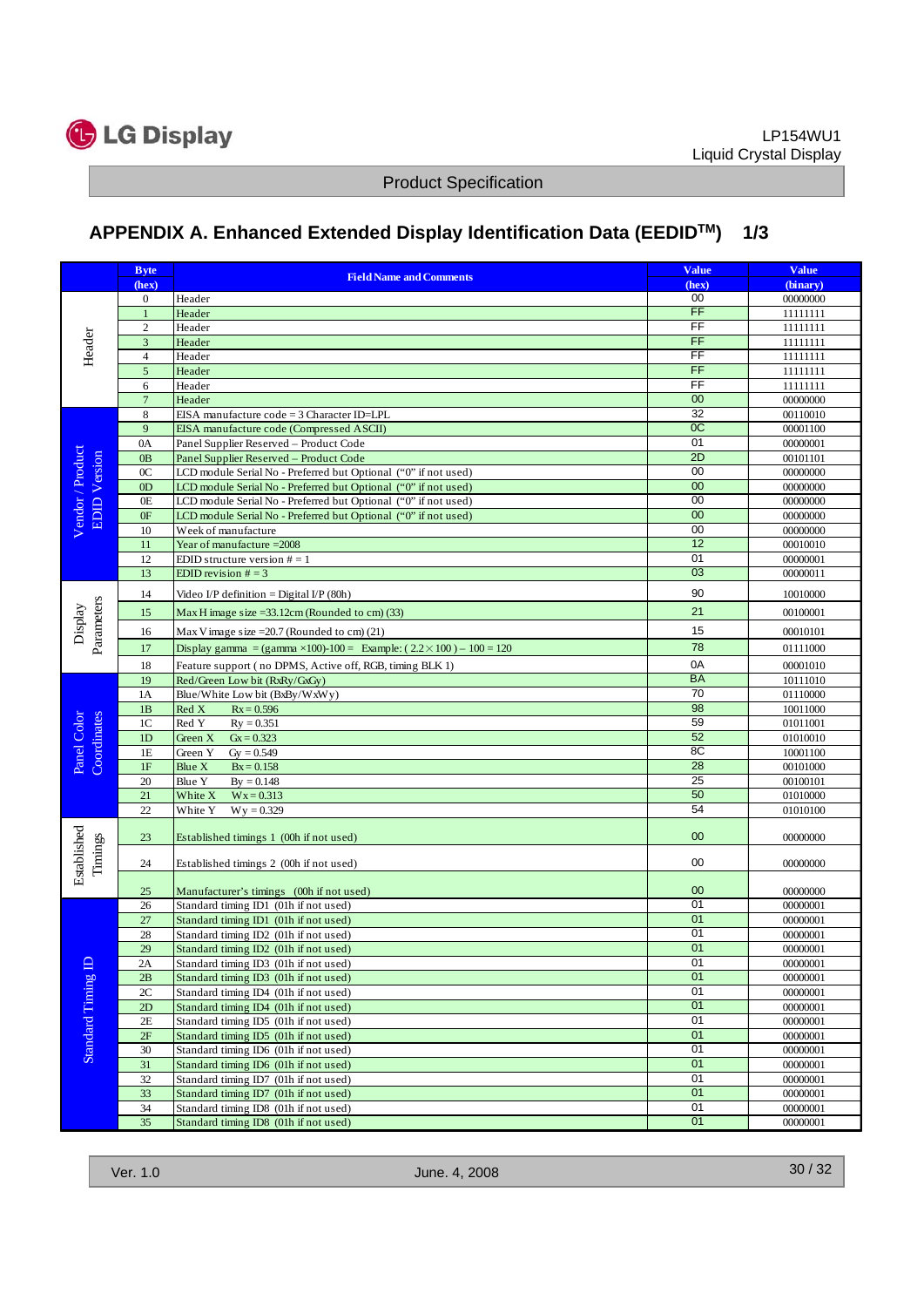

# **APPENDIX A. Enhanced Extended Display Identification Data (EEDIDTM) 2/3**

|                                                 | <b>Byte</b>   |                                                                                                                                                                                                                                                                                                                                                          | <b>Value</b>         | <b>Value</b>         |
|-------------------------------------------------|---------------|----------------------------------------------------------------------------------------------------------------------------------------------------------------------------------------------------------------------------------------------------------------------------------------------------------------------------------------------------------|----------------------|----------------------|
|                                                 | (hex)         | <b>Field Name and Comments</b>                                                                                                                                                                                                                                                                                                                           | (hex)                | (binary)             |
|                                                 | 36            | Pixel Clock/10,000<br>164.9<br>(LSB)                                                                                                                                                                                                                                                                                                                     | 6A                   | 01101010             |
|                                                 | 37            | Pixel Clock/10,000<br>164.9<br>(MSB)                                                                                                                                                                                                                                                                                                                     | 40                   | 01000000             |
|                                                 | 38            | Horizontal Active $= 1920$ pixels<br>(lower 8 bits)                                                                                                                                                                                                                                                                                                      | 80                   | 10000000             |
|                                                 | 39            | Horizontal Blanking (Thbp) = $244$ pixels<br>(lower 8 bits)                                                                                                                                                                                                                                                                                              | F4                   | 11110100             |
|                                                 | 3A            | Horizontal Active/Horizontal blanking (Thbp)<br>(upper4:4 bits)                                                                                                                                                                                                                                                                                          | 70                   | 01110000             |
|                                                 | 3B<br>3C      | Vertical Active $= 1200$ lines<br>Vertical Blanking (Tybp) = 70 lines (DE Blanking typ. for DE only panels)                                                                                                                                                                                                                                              | B <sub>0</sub><br>46 | 10110000<br>01000110 |
|                                                 | 3D            | Vertical Active: Vertical Blanking (Tvbp)<br>(upper4:4 bits)                                                                                                                                                                                                                                                                                             | 40                   | 01000000             |
|                                                 | 3E            | Horizontal Sync, Offset $(Thfp) = 100$ pixels                                                                                                                                                                                                                                                                                                            | 64                   | 01100100             |
|                                                 | 3F            | Horizontal Sync, Pulse Width $=$ 44 pixels                                                                                                                                                                                                                                                                                                               | 2C                   | 00101100             |
|                                                 | 40            | Vertical Sync, Offset $(Tvfp) = 10$ lines Sync Width = 20 lines                                                                                                                                                                                                                                                                                          | A4                   | 10100100             |
|                                                 | 41            | Horizontal Vertical Sync Offset/Width upper 2 bits                                                                                                                                                                                                                                                                                                       | 00                   | 00000000             |
| Tining Descripter#1                             | 42            | Horizontal Image Size = 33.12 mm                                                                                                                                                                                                                                                                                                                         | 4B                   | 01001011             |
|                                                 | 43            | Vertical image $Size = 20.7$ mm                                                                                                                                                                                                                                                                                                                          | CF                   | 11001111             |
|                                                 | 44<br>45      | Horizontal Image Size / Vertical image size<br>Horizontal Border = $0$ (Zero for Notebook LCD)                                                                                                                                                                                                                                                           | 10<br>00             | 00010000             |
|                                                 | 46            | Vertical Border = $0$ (Zero for Notebook LCD)                                                                                                                                                                                                                                                                                                            | oo                   | 00000000<br>00000000 |
|                                                 |               | 0: Non-interlace, 1: Interlace<br>Bit[7]                                                                                                                                                                                                                                                                                                                 |                      |                      |
|                                                 |               | Bit[6:5] 00: Normal display, no strero, XX: see VESA EDID Spec 1.3                                                                                                                                                                                                                                                                                       |                      |                      |
|                                                 |               | Bit[4:3] 00: Analog composite, 01: Bipolar analog composite, 10: Digital                                                                                                                                                                                                                                                                                 |                      |                      |
|                                                 |               | composite, 11: Digital separate                                                                                                                                                                                                                                                                                                                          |                      |                      |
|                                                 |               | Bit[2:1]<br>The interpretation of bits 2 and 1 is dependent on the decode of                                                                                                                                                                                                                                                                             |                      |                      |
|                                                 |               | bits 4 and 3 - see VESA EDID Spec 1.3.                                                                                                                                                                                                                                                                                                                   |                      |                      |
|                                                 | 47            | :See VESA EDID Spec 1.3<br>Bit[0]                                                                                                                                                                                                                                                                                                                        | 19<br>00             | 00011001             |
|                                                 | 48<br>49      | Pixel Clock/10,000<br>(LSB)<br>Pixel Clock/10,000<br>(MSB)                                                                                                                                                                                                                                                                                               | 00                   | 00000000<br>00000000 |
|                                                 | 4A            | Horizontal Active $=$ xxx pixels<br>(lower 8 bits)                                                                                                                                                                                                                                                                                                       | oo                   | 00000000             |
|                                                 | 4B            | Horizontal Blanking (Thbp) = $xxxx$ pixels<br>(lower 8 bits)                                                                                                                                                                                                                                                                                             | 00                   | 00000000             |
|                                                 | 4C            | Horizontal Active/Horizontal blanking (Thbp)<br>(upper4:4 bits)                                                                                                                                                                                                                                                                                          | oo                   | 00000000             |
|                                                 | 4D            | Vertical $Active = xxx lines$                                                                                                                                                                                                                                                                                                                            | 00                   | 00000000             |
|                                                 | 4E            | Vertical Blanking (Tvbp) = xxxx lines (DE Blanking typ. for DE only panels)                                                                                                                                                                                                                                                                              | oo                   | 00000000             |
|                                                 | 4F            | Vertical Active: Vertical Blanking (Tvbp)<br>(upper4:4 bits)                                                                                                                                                                                                                                                                                             | 00                   | 00000000             |
|                                                 | 50            | Horizontal Sync, Offset $(Thfp) =$ xxx pixels                                                                                                                                                                                                                                                                                                            | oo                   | 00000000             |
|                                                 | 51            | Horizontal Sync, Pulse Width $=$ xxx pixels                                                                                                                                                                                                                                                                                                              | 00<br>oo             | 00000000             |
|                                                 | 52<br>53      | Vertical Sync, Offset (Tvfp) = xx lines<br>Sync Width $=$ xx lines<br>Horizontal Vertical Sync Offset/Width upper 2 bits                                                                                                                                                                                                                                 | 00                   | 00000000<br>00000000 |
|                                                 | 54            | Horizontal Image Size = xxx mm                                                                                                                                                                                                                                                                                                                           | oo                   | 00000000             |
|                                                 | 55            | Vertical image $Size = xxx$ mm                                                                                                                                                                                                                                                                                                                           | 00                   | 00000000             |
|                                                 | 56            | Horizontal Image Size / Vertical image size                                                                                                                                                                                                                                                                                                              | oo                   | 00000000             |
|                                                 | 57            | Horizontal Border = 0 (Zero for Notebook LCD)                                                                                                                                                                                                                                                                                                            | 00                   | 00000000             |
| Tining Descripter #2                            | 58            | Vertical Border = $0$ (Zero for Notebook LCD)                                                                                                                                                                                                                                                                                                            | 00                   | 00000000             |
|                                                 |               | Bit[7]<br>0: Non-interlace, 1: Interlace<br>Bit[6:5] 00: Normal display, no strero, XX: see VESA EDID Spec 1.3<br>Bit[4:3] 00: Analog composite, 01: Bipolar analog composite, 10: Digital<br>composite, 11: Digital separate<br>Bit[2:1]<br>:The interpretation of bits 2 and 1 is dependent on the decode of<br>bits 4 and 3 - see VESA EDID Spec 1.3. |                      |                      |
|                                                 | 59            | Bit[0]<br>:See VESA EDID Spec 1.3                                                                                                                                                                                                                                                                                                                        | 00                   | 00000000             |
|                                                 | 5A            | Flag                                                                                                                                                                                                                                                                                                                                                     | oo                   | 00000000             |
|                                                 | 5B            | Flag                                                                                                                                                                                                                                                                                                                                                     | <b>OO</b>            | 00000000             |
|                                                 | 5C            | Flag                                                                                                                                                                                                                                                                                                                                                     | oo                   | 00000000             |
|                                                 | $5\mathrm{D}$ | Data Type Tag: Alphanumeric Data String (ASCII)                                                                                                                                                                                                                                                                                                          | <b>FE</b>            | 11111110             |
|                                                 | 5Ε            | Flag                                                                                                                                                                                                                                                                                                                                                     | oo                   | 00000000             |
|                                                 | 5F            | Dell P/N $1st$ Character = Y                                                                                                                                                                                                                                                                                                                             | 59                   | 01011001             |
|                                                 | 60            | Dell P/N 2 <sup>nd</sup> Character=P                                                                                                                                                                                                                                                                                                                     | 50                   | 01010000             |
| Ë,                                              |               |                                                                                                                                                                                                                                                                                                                                                          |                      |                      |
|                                                 | 61            | Dell P/N 3 <sup>rd</sup> Character=0                                                                                                                                                                                                                                                                                                                     | 30 <sub>o</sub>      | 00110000             |
|                                                 | 62            | Dell P/N 4 <sup>th</sup> Character=2                                                                                                                                                                                                                                                                                                                     | 32                   | 00110010             |
|                                                 | 63            | Dell P/N 5 <sup>th</sup> Character=4                                                                                                                                                                                                                                                                                                                     | 34                   | 00110100             |
| Dell specific information<br>Timing Descripter# | 64            | <b>EDID</b> Revision<br>Bit[6:0] See charts below<br>Bit[7] 0: X-rev, 1: A-rev                                                                                                                                                                                                                                                                           | 14                   | 00010100             |
|                                                 | 65            | Manufacturer P/N=1                                                                                                                                                                                                                                                                                                                                       | 31                   | 00110001             |
|                                                 | 66            | Manufacturer P/N=5                                                                                                                                                                                                                                                                                                                                       | 35                   | 00110101             |
|                                                 | 67            | Manufacturer P/N=4                                                                                                                                                                                                                                                                                                                                       | 34                   | 00110100             |
|                                                 | 68            | Manufacturer P/N=W                                                                                                                                                                                                                                                                                                                                       | 57                   | 01010111             |
|                                                 | 69            | Manufacturer P/N=U                                                                                                                                                                                                                                                                                                                                       | 55                   | 01010101             |
|                                                 | 6A            | Manufacturer P/N=1                                                                                                                                                                                                                                                                                                                                       | 31                   | 00110001             |
|                                                 | $6B$          | Manufacturer P/N (If <13 char, then terminate with ASCII code 0Ah, set remaining char = 20h)                                                                                                                                                                                                                                                             | 0A                   | 00001010             |
|                                                 |               |                                                                                                                                                                                                                                                                                                                                                          |                      |                      |